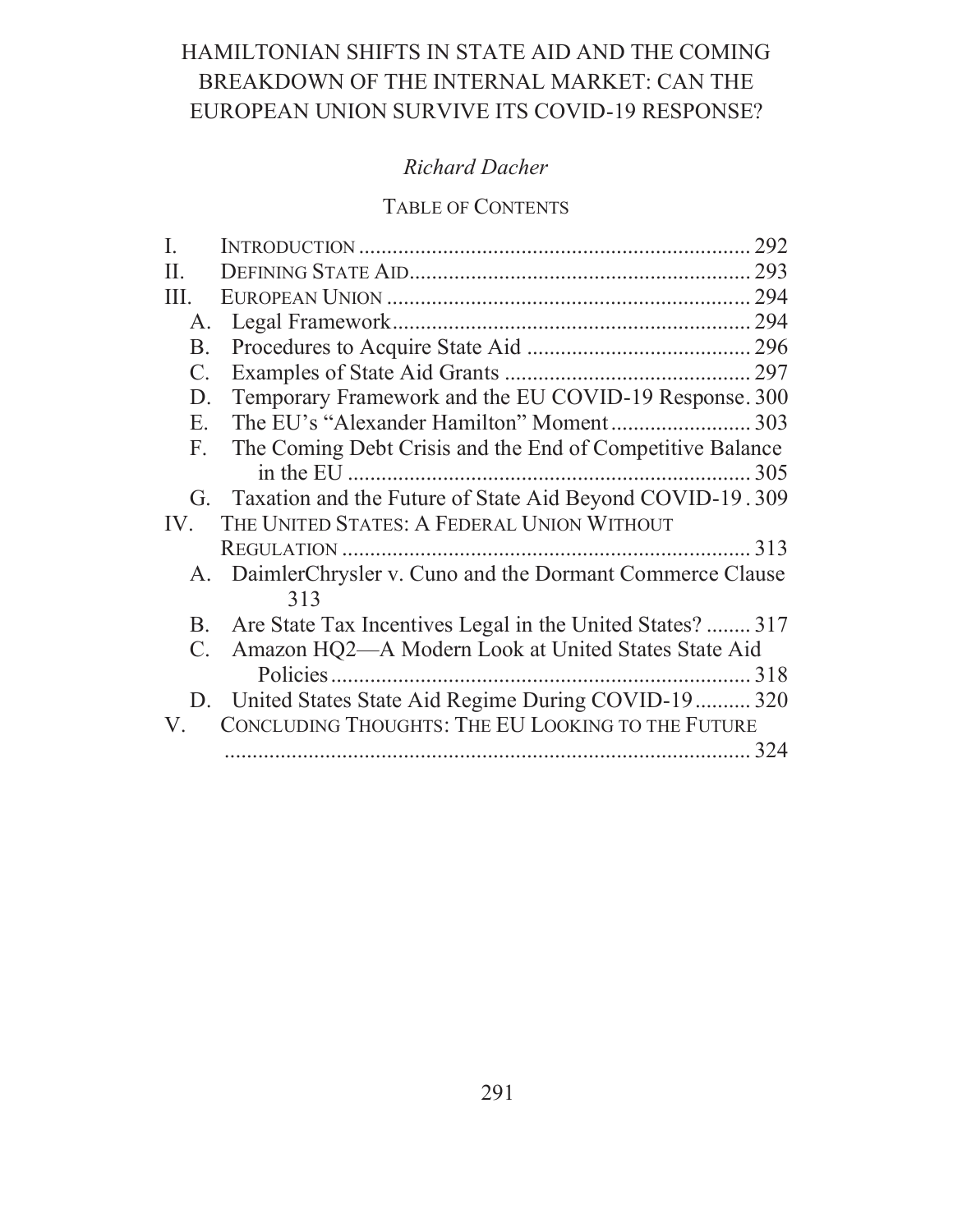#### L. **INTRODUCTION**

The COVID-19 pandemic has brought about turmoil and hardship across the world. For much of the West, COVID-19 represents the most substantial public health crisis in living memory.<sup>1</sup> Looking beyond immediate concerns of the health, safety, and wellbeing of citizens, much of the West's legislative agenda throughout the pandemic has focused on countries' economic health and maintenance, as well as the viability and sustainability of their businesses and industries going forward. The governing structures in the West play a key role in recovery as countries attempt to rebound economically and endure a generational public health crisis.<sup>2</sup>

The United States and the European Union ("EU") are two of the largest governing bodies working to respond adequately to the pandemic. The United States and the EU populations are approaching 330 million and 450 million, respectively.<sup>3</sup> Both governing bodies have sought to combat the fiscal realities of COVID-19 by leaning heavily into their state aid regimes to support struggling industries. Yet each economic response has been dictated by the limitations of the systems of governance in place. The EU's COVID-19 response could have been tempered by the stringent state aid regime intended to maintain competitive balance among the member states. Instead, the EU has adapted to the realities of the pandemic and upended its own state aid policies, with potentially far-reaching consequences.

This Note analyzes the consequences of the COVID-19 pandemic to the legal structure of the EU and its path forward. The EU's and the member states' actions to combat the pandemic have brought the political and economic union to the precipice of a breakdown of the Internal Market. Fiscal policies mirroring those of the United States will likely rise in its place. Recent tax court decisions, acquiescence to federal debt-sharing schemes, and deregulated state aid policies highlight the federalization of the EU as a unified economic structure,

<sup>&</sup>lt;sup>1</sup> Andrew Salmon, *Why East Beat West on COVID-19*, ASIA TIMES (May 15, 2020), https://asiatimes.com/2020/05/why-east-beat-west-on-COVID-19/.

<sup>&</sup>lt;sup>2</sup> All Things Considered, Experts Doubt the Strength of the Economy's Recovery Coronavirus **NPR** Rates Grow, (July 30,  $2020$ ),  $a<sub>s</sub>$ https://www.npr.org/2020/07/30/897345035/experts-doubt-the-strength-ofeconomys-recovery-as-coronavirus-rates-grow.

<sup>&</sup>lt;sup>3</sup> Population, Total EU,  $US$ , China, **WORLD** BANK. https://data.worldbank.org/indicator/SP.POP.TOTL?locations=EU-US-CN (last) visited Sept.  $3, 2020$ ).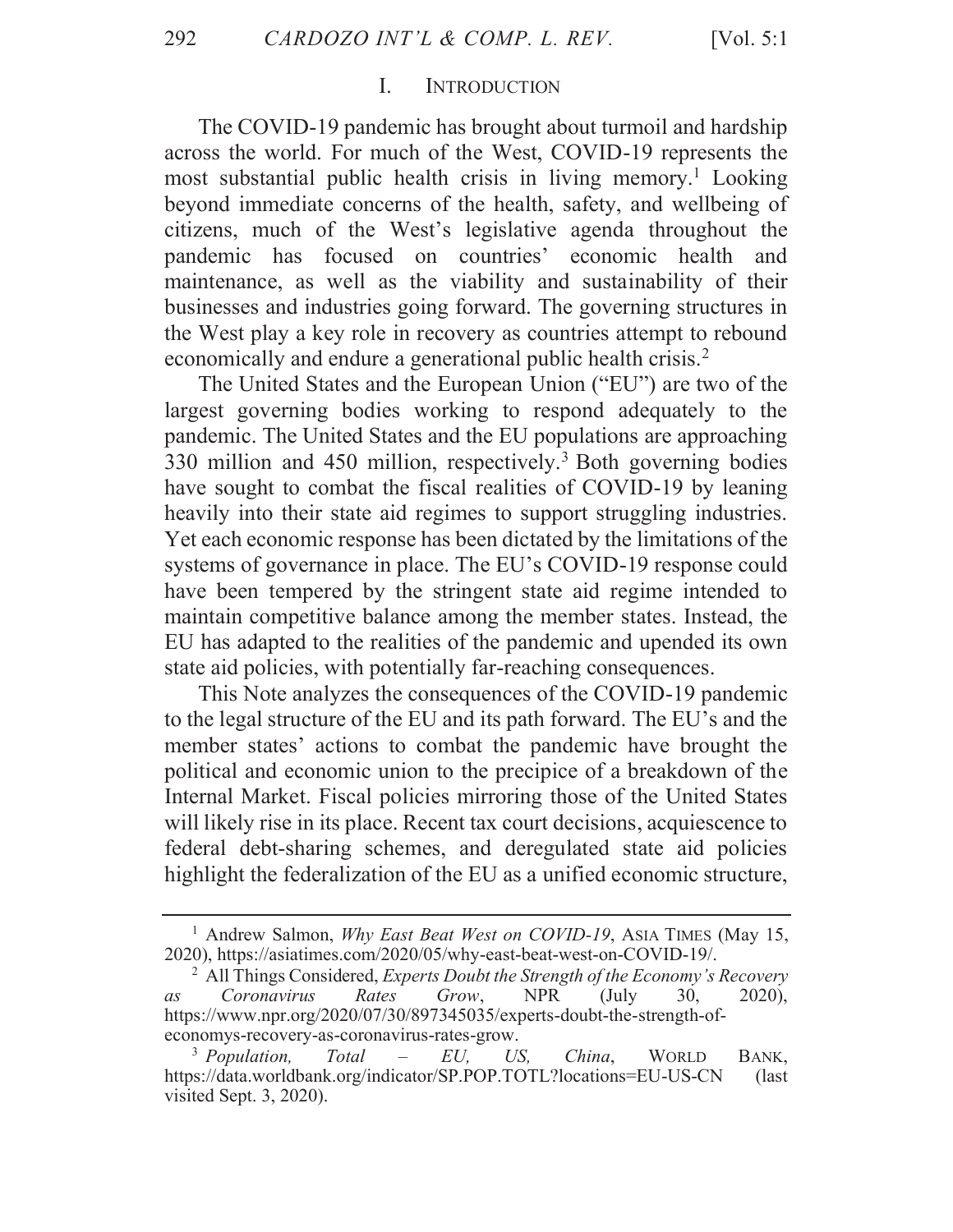and also foreshadow its diminished influence over the member states' state aid policies. Structural reform to the EU's state aid regime may be inevitable. Without further economic federalization, however, the EU risks mirroring the United States system of interstate competition, but without the fiscal safety nets. As the EU moves further away from its codified state aid regime and as the resiliency of competitive balance among the member states is tested, the EU must decide whether continued structural reform toward a more unified fiscal entity is desired. Despite the economic risks and likely pushback from the member states, continued fiscal unity at the federal level will ensure the EU's survival and future geopolitical influence.

### $\Pi$ . **DEFINING STATE AID**

Although similar in structure, the EU and the United States define "state aid" differently. The EU broadly defines state aid as "an advantage in any form whatsoever conferred on a selective basis by *national public authorities.*"<sup>4</sup> There are a number of necessary factors: (1) There must be an intervention by the State or use of State resources, including but not limited to grants, tax relief, deferrals and government equity intervention; (2) The intervention must be given on a selective basis, and therefore not available to all enterprises in the State; (3) Competition is or may be distorted as a result; and (4) The intervention is likely to affect trade between member states.<sup>5</sup> The EU's definition of state aid therefore serves to minimize any governmentsponsored advantage the member state is offering to its industries at the expense of other member states. This definition is a limitation on what member states can utilize via state aid.

By contrast to the EU, the United States offers a limited view of how it defines state aid, without providing much detail on any potential restrictions. For the purposes of analysis, state aid in the United States means, "an exchange of mutually beneficial commitments between a state or local government and a business."<sup>6</sup>

 $4$  Competition Policy: **State**  $Aid$ . COMM'N, EUR. https://ec.europa.eu/competition/state aid/overview/index en.html (last visited Jan.  $(4, 2021)$  (emphasis added).

 $5$  Id.

 $6$  Diane P. Wood, State Aid Management in the United States, 12 EUR. STATE AID L.Q. 40, 41 (2013).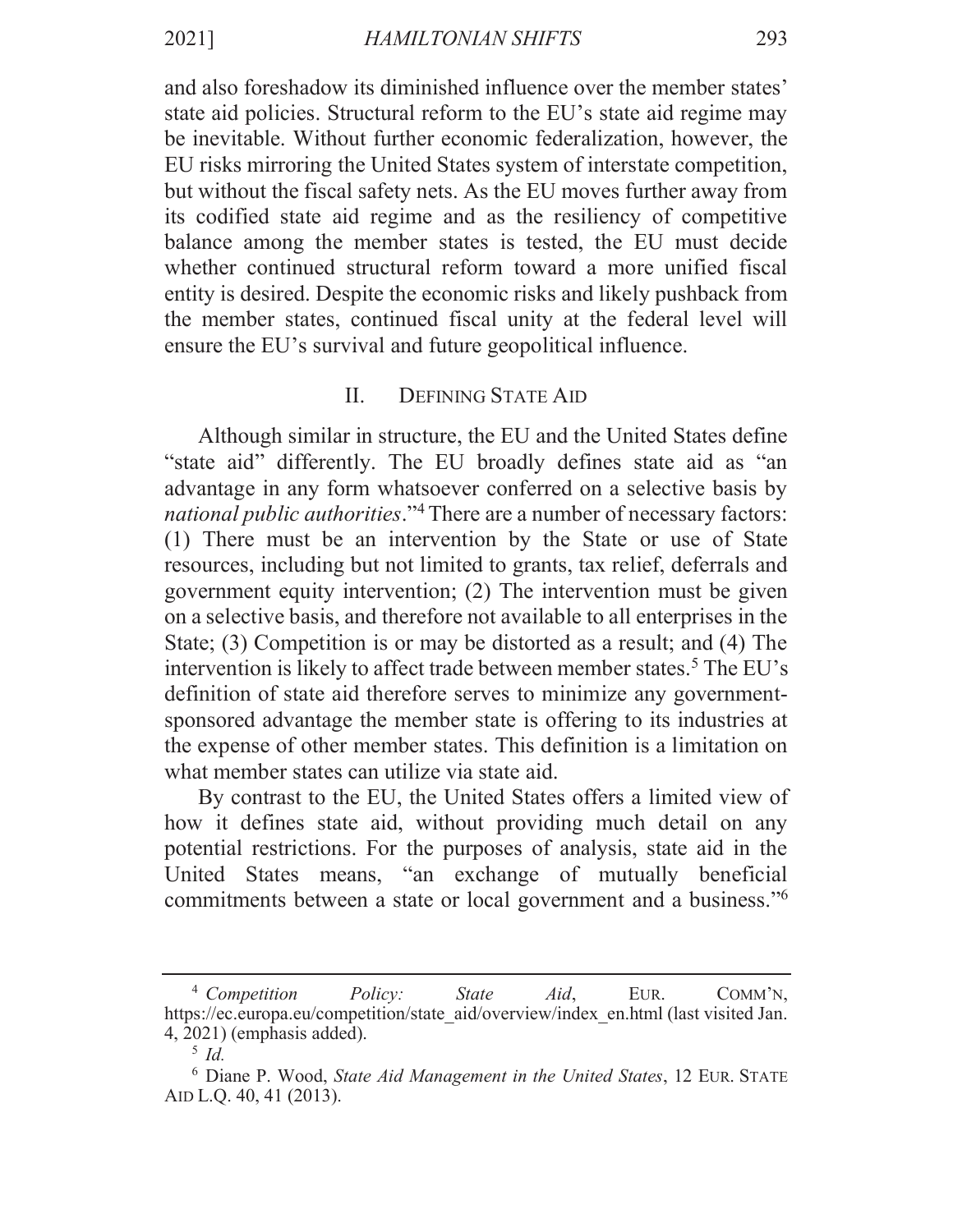[Vol.  $5:1$ ]

This predominantly includes, but is not limited to, tax grants and incentives, as well as loans and direct capital infusions.<sup>7</sup>

#### III. **EUROPEAN UNION**

### A. Legal Framework

Given that the EU and the United States are structurally different governmental bodies, it is not surprising that they possess different legal frameworks for structuring and regulating state aid. In contrast to the lack of a governmental apparatus to regulate state aid in the United States, the EU typically maintains a highly regulated set of guidelines. "Europe has developed a sophisticated legal regime for managing and regulating State aids, whereas the United States has no systems that come close to any such organized effort."<sup>8</sup>

The EU is a supranational political and economic union that consists of twenty-seven member states,  $\degree$  each agreeing to interdependently participate in the European Economic Community.<sup>10</sup> Similarly to the United States, the EU is primarily structured as a system featuring seven branches of governance, as well as separate distinct agencies and advisory bodies of the EU.<sup>11</sup> Most notably, the European Commission ("Commission") serves as the EU's executive branch. $^{12}$ 

State aid regulations in the EU are codified in the Treaty on the Function of the European Union ("TFEU"), most pertinently Articles 107 through 109.<sup>13</sup> The TFEU gives the Commission control over authorization of grants, a monumental task given the competing economic interests of the twenty-seven European nations.<sup>14</sup> Article 107 of the TFEU states that:

 $^7$  Id.

 $8$  *Id.* at 40.

<sup>&</sup>lt;sup>9</sup> The EU in Brief, EUR. UNION (Nov. 24, 2020), https://europa.eu/europeanunion/about-eu/eu-in-brief en.

 $^{10}$   $\emph{Id}.$ 

<sup>&</sup>lt;sup>11</sup> See generally Consolidated Version of the Treaty on the Functioning of the European Union art. 107–09, Oct. 26, 2012, 2012 O.J. (C 326) 47 [hereinafter TFEU1.

 $12$  *Id.* 

 $13$  *Id.* 

 $14$  *Id.*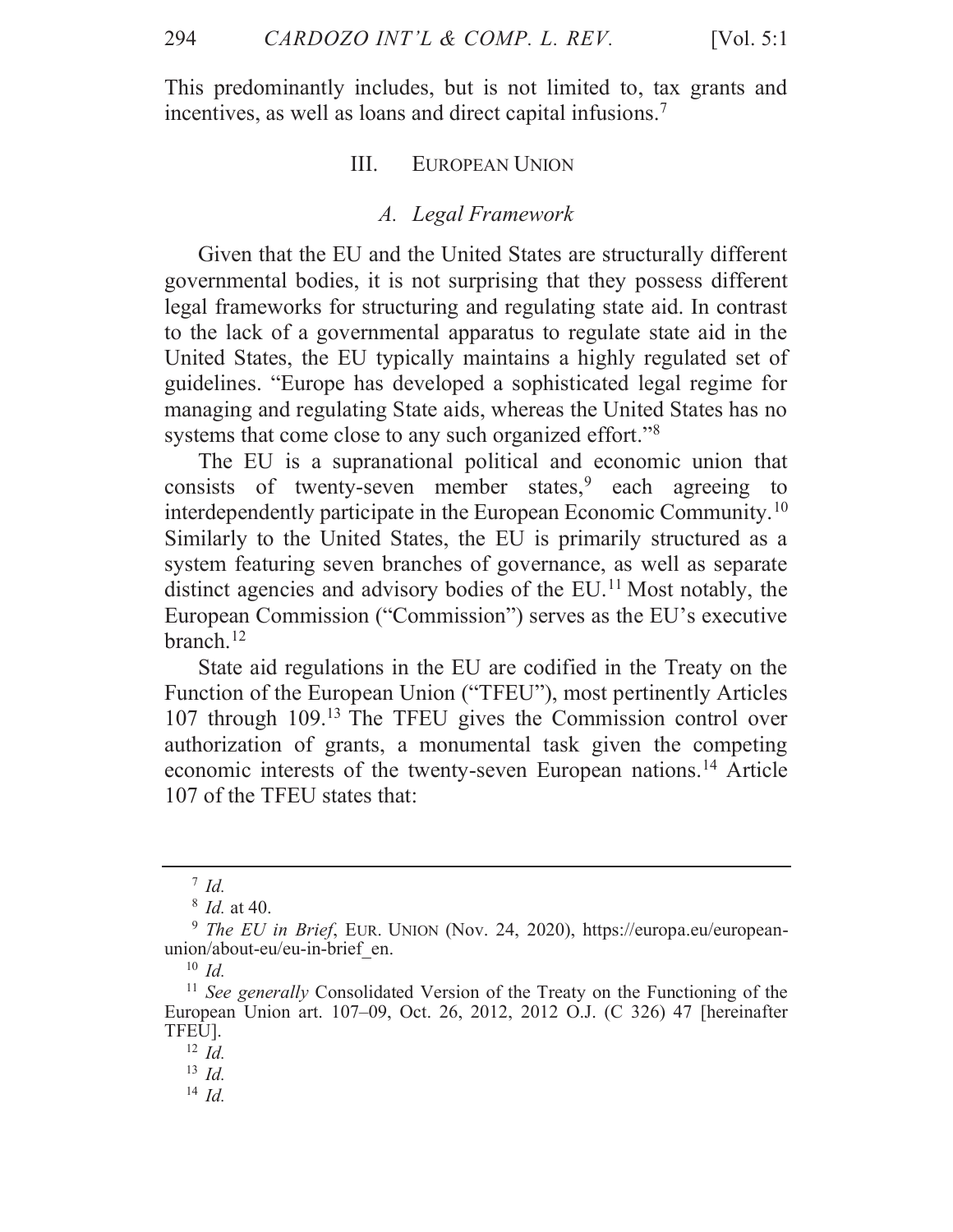Save as otherwise provided in the Treaties, any aid granted by a Member State or through State resources in any form whatsoever which distorts or threatens to distort competition by favouring certain undertakings or the production of certain goods shall, in so far as it affects trade between Member States, be incompatible with the internal market.<sup>15</sup>

As such, the TFEU puts the Commission in charge of ensuring that no member state gains an unfair advantage through state aid. Article 109 expressly grants the Commission the power to regulate the application of Articles 107 and 108 and to determine which categories of state aid are exempt from the procedures.<sup>16</sup>

While the TFEU contains what amounts to a general prohibition on state aid, the Commission encourages state aid in a number of forms. Namely, it encourages state aid that works to ensure "a wellfunctioning economy," such as when there is a need to stave off market failure in the EU.<sup>17</sup> The EU is uniquely constrained by its centralized monetary policy and fragmented fiscal policy lacking strict, centralized national balance budget constraints. While the Treaty on Stability, Coordination, and Governance in the Economic and Monetary Union ("TSCG") was enacted in 2013—which set balanced budget requirements for member states and other countries that chose to opt in—member states routinely present debt-GDP ratios well beyond sixty percent, the general cap established through the treaty.<sup>18</sup> Any fiscal response is felt not just by the indebted member state, but by other jurisdictions.<sup>19</sup> A weaker euro and a depression of free trade among the member states in the EU are notable economic consequences of an EU without strong controls.<sup>20</sup> Thus, "state aid provisions are a discipline for member states."<sup>21</sup> Regulations serve to

 $15$  TFEU art. 107.

<sup>&</sup>lt;sup>16</sup> TFEU art. 109.

 $(2020).$  $17$  Competition: **State** Aid Procedures, EUR. **UNION** https://ec.europa.eu/competition/publications/factsheets/state aid procedures en.p df.

<sup>&</sup>lt;sup>18</sup> Treaty on Stability, Coordination and Governance in the Economic and Monetary Union, Jan. 1, 2013.

<sup>&</sup>lt;sup>19</sup> Albert Heimler & Frédéric Jenny, *The Limitations of European Union Control* of State Aid, 28 OXFORD REV. ECON. POL'Y 347, 351 (2012).

 $20$  *Id.* 

 $^{21}$  *Id.*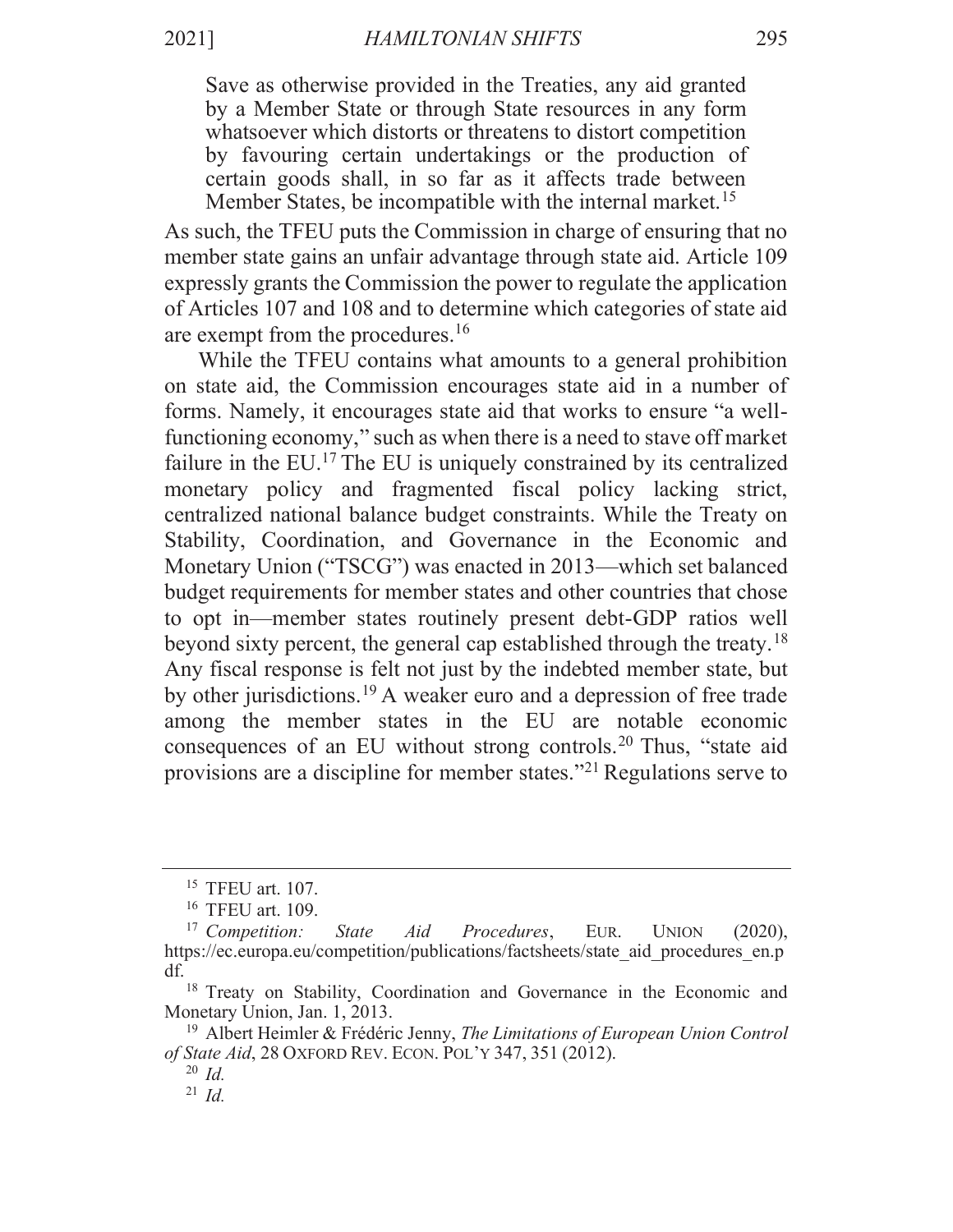maintain economic balance among the member states and reduce the potential for free-riding among unregulated local governments.<sup>22</sup>

# B. Procedures to Acquire State Aid

Although the TFEU's general prohibition of state aid ensures state resources do not distort competition among the member states,  $23$  its legal framework leaves open the ability to apply for state aid to achieve specific policy objectives that benefit the EU.<sup>24</sup> Each application for state aid must go through the same EU controls regulated by the Commission.<sup>25</sup> State aid control requires that the Commission be notified of any new measures enacted by a member state, subject to de minimis limitations.<sup>26</sup> The Commission then commences a preliminary investigation into whether the aid request is compatible with rules set out by the TFEU.<sup>27</sup> The Commission can issue a few possible outcomes: (1) a positive outcome, which establishes that the aid is compatible with the Internal Market; (2) a conditional outcome, which establishes that the proposed state aid is compatible with the Internal Market only under specific conditions; and (3) a negative outcome, a decision that rejects the aid as incompatible with the Internal Market.<sup>28</sup> The Commission also has the power to investigate existing state aid policies that have already been implemented, to determine whether they are still compatible with the Internal Market, and to recover aid from beneficiaries that received state aid before a negative decision was issued.<sup>29</sup>

This is not to say that the Commission intentionally restricts member states' freedom to grant state aid. The majority of state aid requests that the Commission grants are through the use of block exemptions.<sup>30</sup> The General Block Exemption Regulation ("GBER") allows the Commission to declare specific categories of state aid that

<sup>25</sup> Id

 $26$  *Id.* 

 $^{27}$  *Id.* 

 $28$  *Id.* 

 $29$  Id.

<sup>&</sup>lt;sup>22</sup> Id

 $23$  State Aid Procedures, EUR. **UNION**  $(2015)$ , https://ec.europa.eu/competition/state\_aid/overview/state\_aid\_procedures\_en.html.  $^{24}$  Id.

<sup>&</sup>lt;sup>30</sup> Heimler & Jenny, *supra* note 19 at 365.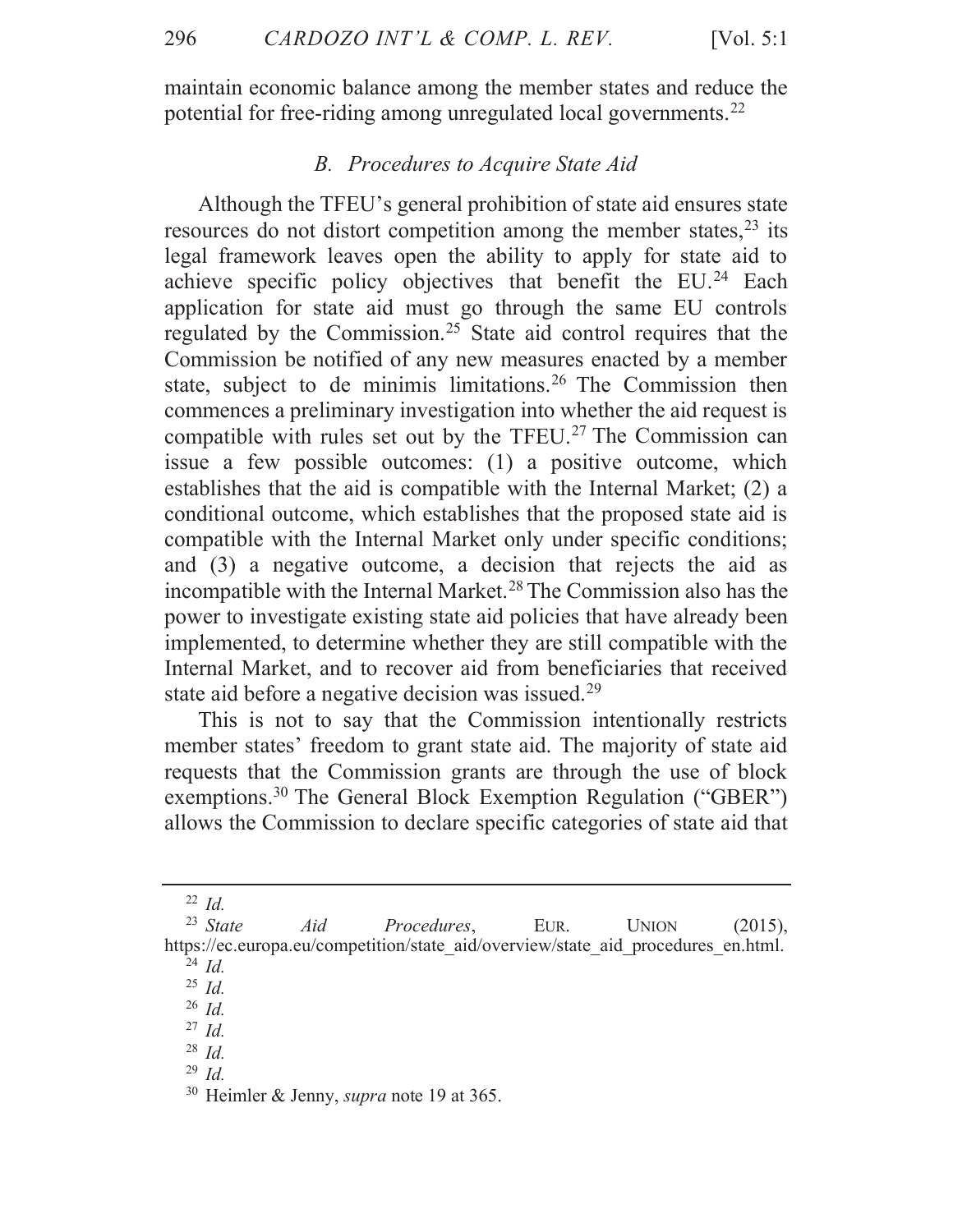are preemptively compatible with the TFEU under specific conditions, and are thus exempt from going through the Commission's

notification regulations.<sup>31</sup> The exemptions exist primarily to help support small and medium-sized enterprises ("SMEs") and advance broad EU interests and projects.<sup>32</sup>

When setting up the GBER, the Commission has sought to get the right balance between, on the one hand, the simplification objective, and, on the other hand, the need to ensure that the positive effects of the aid outweigh the negative effects of the aid in terms of distortion of competition. $33$ 

Thus, the Commission plays an active role in the different types of state aid that member states can adopt.

# C. Examples of State Aid Grants

The Commission approves billions of euros in state aid every year that are not deemed to distort competition.<sup>34</sup> These policies have played an essential role in the EU's stability, such as during the EU's response to the 2007–2008 financial crisis. In the wake of the collapse of Lehman Brothers and subsequent European banking crisis, for example, the Commission sought to stabilize European banks that were otherwise on the path toward financial collapse.<sup>35</sup> Under the guidelines of the EU's Article 107 framework, the Commission approved  $64.5$  trillion in state aid assistance to banks and financial institutions by October of 2008.<sup>36</sup> "State support measures took very

 $31$  Legislation > Block Exemption Regulations, EUR. UNION (July 10, 2020), https://ec.europa.eu/competition/state\_aid/legislation/block.html.

<sup>&</sup>lt;sup>32</sup> See generally Kristyna Deiberova & Harold Nyssens, *The New General Block* Exemption Regulation (GBER): What Changed?, 8 EUR. STATE AID. L.Q. 27, 27 (2009) ("Beyond simplification, the main policy objective of GBER is to create an incentive for Member States to focus their aid budgets on the types of aid which are contributing to realise the revamped Lisbon Strategy objectives in such areas as development of SMEs, facilitating SMEs access to finance, promoting environmental protection, stimulating innovation or ensuring access to training for European workers.").

 $33$  *Id.* at 28.

<sup>&</sup>lt;sup>34</sup> See generally State Aid Scoreboard 2019, EUR. COMM'N (May 7, 2020), https://ec.europa.eu/competition/state aid/scoreboard/index en.html.

<sup>&</sup>lt;sup>35</sup> François-Charles Laprévote, Selected Issues Raised by Bank Restructuring Plans Under EU State Aid Rules, 11 EUR. STATE AID L. Q. 93, 93 (2012).

 $36$  *Id*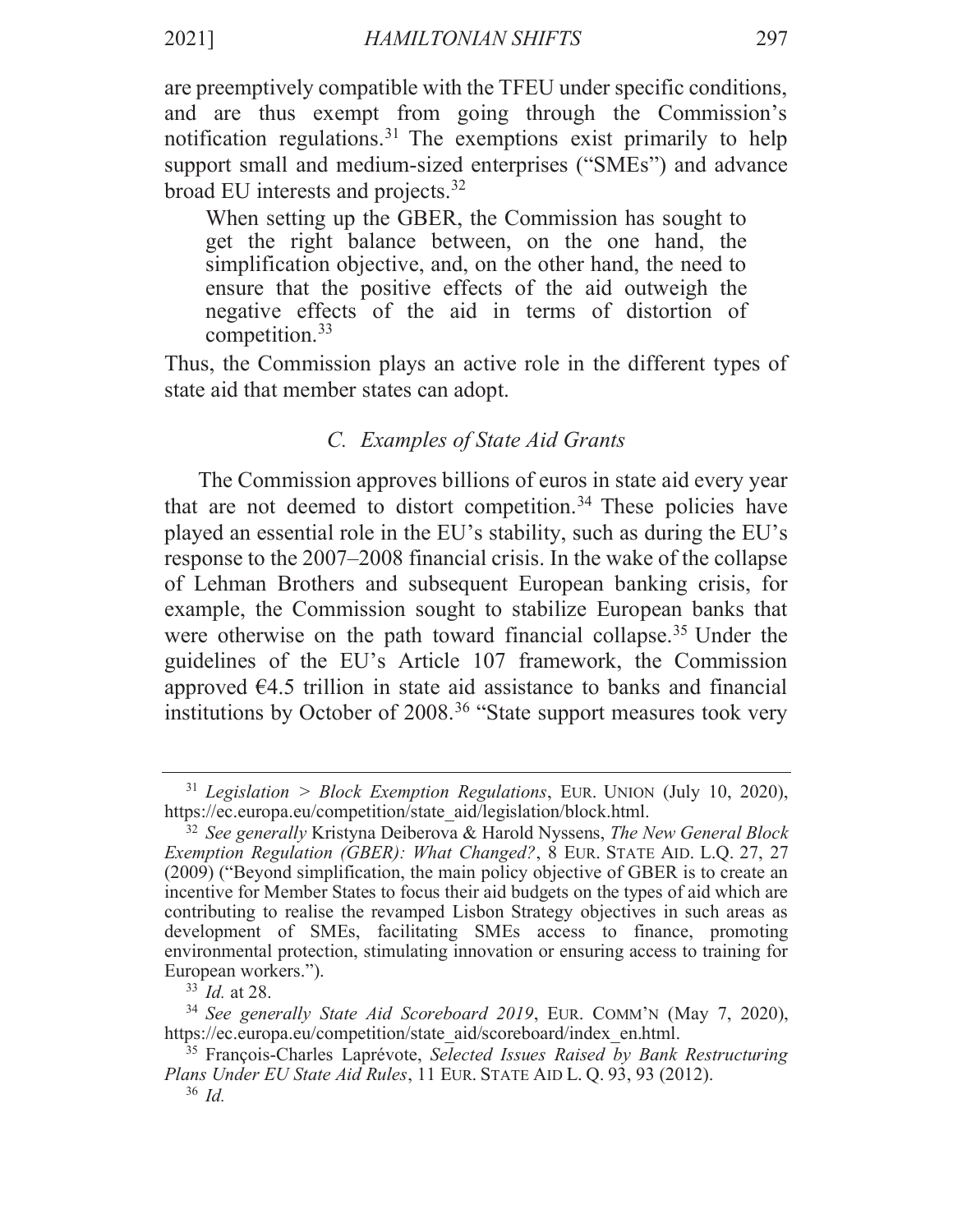diverse forms such as liability guarantees, recapitalizations, subordinated instruments, asset guarantees or liquidity lines."<sup>37</sup>

Yet even in the midst of a banking crisis that warranted deep financial flexibility, the Commission aimed to adhere to a number of core regulatory tenants. First, the Commission maintained complete control over state aid, promoting only temporary flexibility among the member states.<sup>38</sup> Second, the Commission maintained their regulatory presence over the state aid that had been approved.<sup>39</sup> Third, the Commission could not be the lone financial regulator of the European financial sectors.<sup>40</sup> The Commission, even during a worsening global financial crisis, provided substantial aid, but with extensive conditions to maintain competitive balance.

A prominent example of European state aid procedures in the 2007–2008 financial crisis occurred when the Commission approved the British government's plan to bailout and restructure Lloyds Banking Group ("Lloyds").<sup>41</sup> In the months leading up to the crisis, Lloyds, then known as Lloyds TSB Group, acquired and immediately absorbed Halifax Bank of Scotland ("HBOS") into the Lloyds bank structure.<sup>42</sup> Like many banks at the time, HBOS was in danger of bankruptcy due, in large part, to risky lending practices.<sup>43</sup> It controlled over twenty percent of the United Kingdom's ("UK") market share of mortgage lending.<sup>44</sup> In a phrase popularized at the time, the UK government believed that HBOS was "too big to fail."<sup>45</sup> Therefore, in October of 2009, at the height of the banking crisis, the UK facilitated

<sup>42</sup> Jill Treanor, Lloyds Shareholders 'Mugged' by 2008 HBOS Takeover, High  $(Oct.$ Court Told. **GUARDIAN** 18.  $2017$ , https://www.theguardian.com/business/2017/oct/18/llyods-shareholders-muggedby-2008-hbos-takeover-high-court-told.

 $43$  *Id.* 

<sup>44</sup> Commission Press Release, *supra* note 41. Lloyds TSB Seats £12bn HBOS deal, BBC (Sept. 17, 2009), http://news.bbc.co.uk/2/hi/business/7622180.stm.

 $37$  *Id.* at 94.

 $38$  *Id.* 

 $39$  *Id.* at 95.

 $40$  *Id.* 

<sup>&</sup>lt;sup>41</sup> European Commission Press Release IP/09/1728, State Aid: Commission Approves Restructuring Plan of Lloyds Banking Group (Nov. 18, 2009) [hereinafter Commission Press Release]; Lloyds TSB Seats £12bn HBOS deal, BBC, (Sept. 17, 2009), http://news.bbc.co.uk/2/hi/business/7622180.stm.

<sup>&</sup>lt;sup>45</sup> Steve Webb, 10 Years On: Has "Too Big to Fail" Been Resolved, ENVORSO (Feb. 7, 2019), https://envorso.com/10-years-on-has-too-big-to-fail-been-resolved/.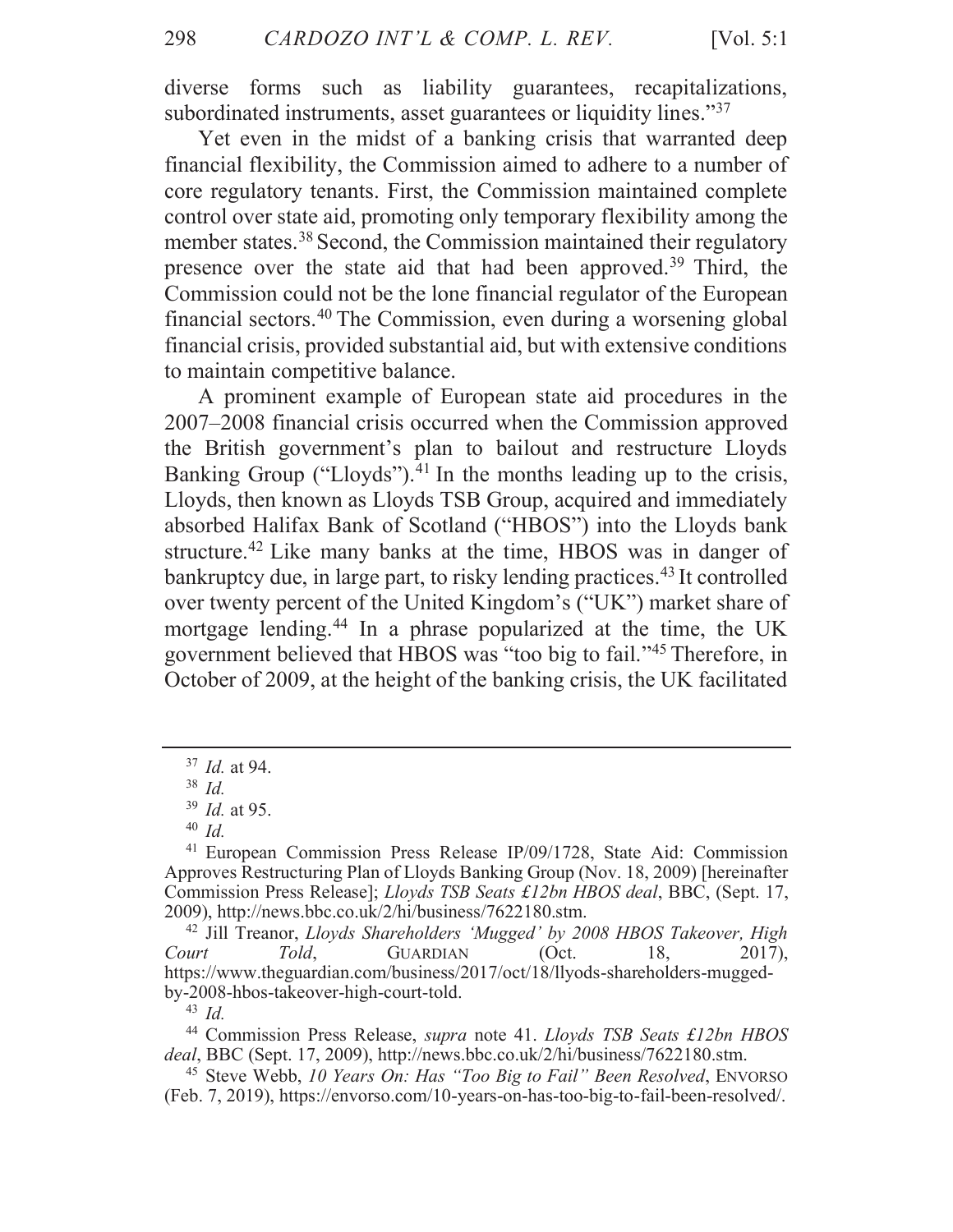Lloyds' takeover of HBOS, proposing a massive state funded, £17 billion restructuring and recapitalization of HBOS.<sup>46</sup>

The state aid project resulted in the UK government owning a 43.5% ownership stake in one of the largest banking conglomerates in Europe, while simultaneously using state funds to stave off the bankruptcy of one of Europe's largest mortgage lenders.<sup>47</sup> In a further effort to prop up Lloyds, now deep in HBOS's troubled assets, the UK government announced a plan to admit Lloyds to the UK's Asset Protection Scheme.<sup>48</sup> Access to the scheme would have provided the bank with state-sponsored refunds of losses generated, in addition to other asset-protection measures.<sup>49</sup> This move further raised competition concerns about state-sponsored aid by a member state in the Common Market.<sup>50</sup>

Like other state aid plans with a potential to distort European competition, the UK government's plan to recapitalize Lloyds needed to be approved by the Commission under Article 107 of the TFEU.<sup>51</sup> Concerned that the Commission would reject Lloyds' involvement in the Asset Protection Scheme or force the bank to offload HBOS, among other more austere measures, the UK government instead agreed to focus the bailout on recapitalization.<sup>52</sup> After subjecting the plan to normal state aid procedures, the Commission approved the  $£17$ billion plan of financial support, with significant conditions.<sup>53</sup> The recapitalization was conditioned on, among other economic factors, a guarantee that Lloyds, and by proxy the British government, divest a portion of their retail banking market share within five years.<sup>54</sup> Lloyds was also banned from issuing dividends for two years and from

<sup>&</sup>lt;sup>46</sup> Commission Press Release, *supra* note 41.

<sup>&</sup>lt;sup>47</sup> Commission Press Release, *supra* note 41; BBC, *supra* note 44.

<sup>&</sup>lt;sup>48</sup> Commission Press Release, *supra* note 41.

 $49$  Id.

 $^{50}$   $\emph{Id}.$ 

 $51$  *Id.* 

<sup>&</sup>lt;sup>52</sup> Lloyds Banking Group Announces Asset Protection Deal, REUTERS (Mar. 9,  $2009$ ), https://www.reuters.com/article/us-lloyds-text-sb/lloyds-banking-groupannounces-asset-protection-deal-idUSTRE5261K320090309; Commission Press Release, *supra* note 41.

<sup>&</sup>lt;sup>53</sup> Commission Press Release, *supra* note 41.

 $54$  *Id.*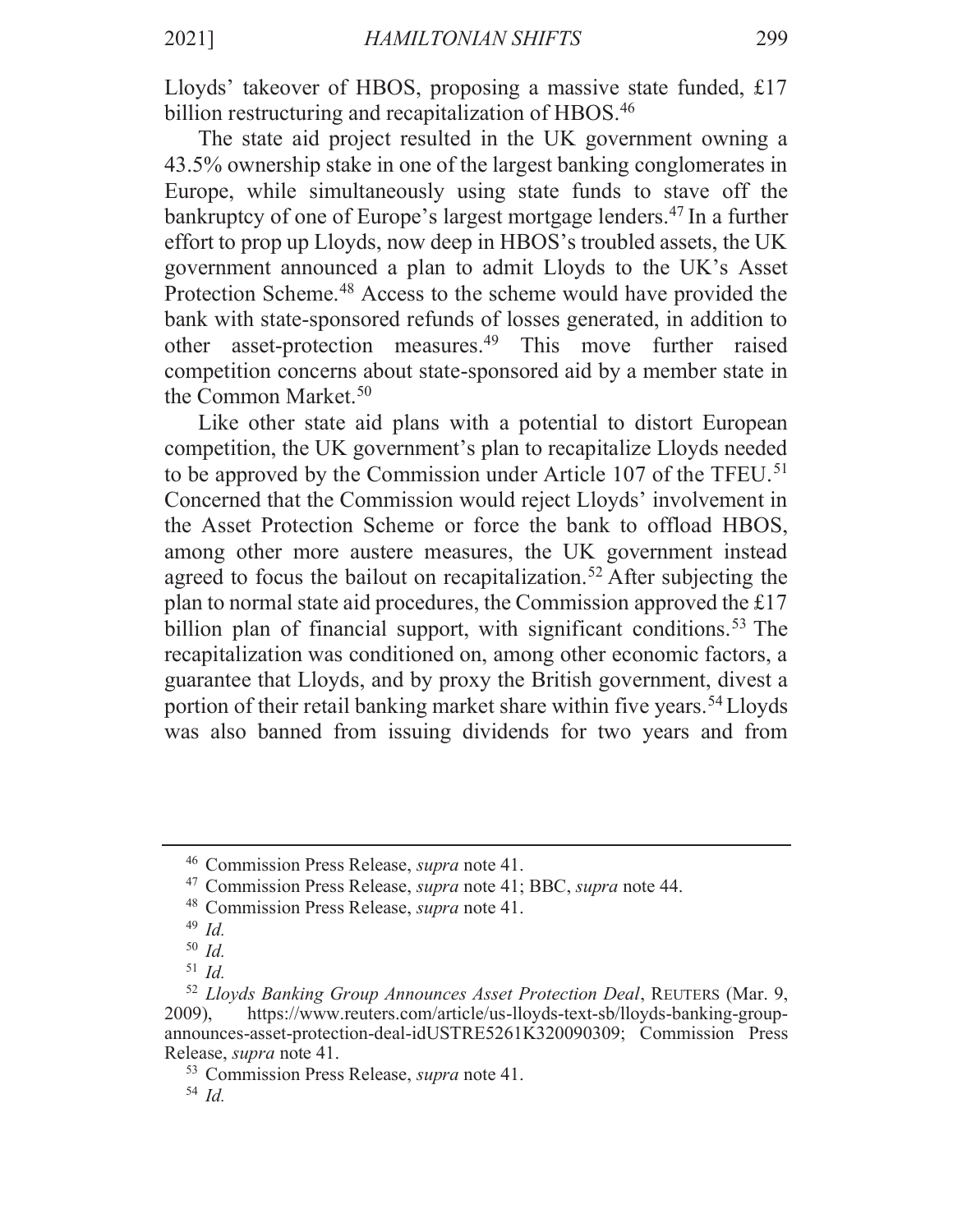making new acquisitions for four years.<sup>55</sup> The Commission aimed to use its regulatory power to ensure and maintain competitive balance across the industry, and "facilitate the entry of a new competitor or the reinforcement of a smaller existing competitor ... created by the aid."<sup>56</sup> The Commission also sought to ensure through a fee structure that Lloyds, while still retaining financial viability through the banking crisis, did not gain too much of an advantage in the industry.<sup>57</sup>

A significant number of banks across Europe requested bailouts throughout the  $2007-2008$  financial crisis.<sup>58</sup> As the EU's primary regulatory watchdog, the burden fell on the Commission to ensure the bailouts were equitable and did not skew market share and competition among the member states. Yet the Commission also promoted a level of flexibility, through crisis, to ensure the continued health of the European economy. This came with some risk to the Internal Market.

# D. Temporary Framework and the EU COVID-19 Response

The advent of the COVID-19 pandemic placed an immense strain on the economic health and viability of the member states. Unsurprisingly, the vast majority of the economic response to COVID-19 was pursued by the member states themselves, through the use of their own national budget and resources, and their personal knowledge of national circumstances.<sup>59</sup> A number of options for economic relief that fell outside of the confines of the TFEU's state aid regulations were available to the member states. Among other options, member states most decisively had the authority to offer wage and tax subsidies to all employees and companies,<sup>60</sup> put in place General Block Exemptions,<sup>61</sup> and provide subsidies directly to the

<sup>&</sup>lt;sup>55</sup> Foo Yun Chee, *EU State Aid Decision on Lloyds Due Wednesday - Source*, REUTERS (Nov. 17, 2009), https://www.reuters.com/article/lloyds-kbc-eu/eu-stateaid-decision-on-lloyds-due-wednesday-source-idUSLH68636020091117.

<sup>&</sup>lt;sup>56</sup> Commission Press Release, *supra* note 41.

 $57$  Id.

<sup>&</sup>lt;sup>58</sup> Factbox – What Has Happened to More Than 30 Bailed-out European Banks, REUTERS (Aug. 21, 2015), https://www.reuters.com/article/europe-banksbailouts/factbox-what-has-happened-to-more-than-30-bailed-out-european-banksidUKL5N10W0XJ20150821.

 $59$  Daniela Panc, Compatibility of State Aid with the Internal Market of the EU in Times of Public Health Crisis Caused by COVID-19, 2020 CONF. INT'L DR. 235, 236 (Editura Hamangiu S.R.L., 2020).

 $60$  *Id.* 

 $61$  See generally Deiberova & Nyssens, supra note 32.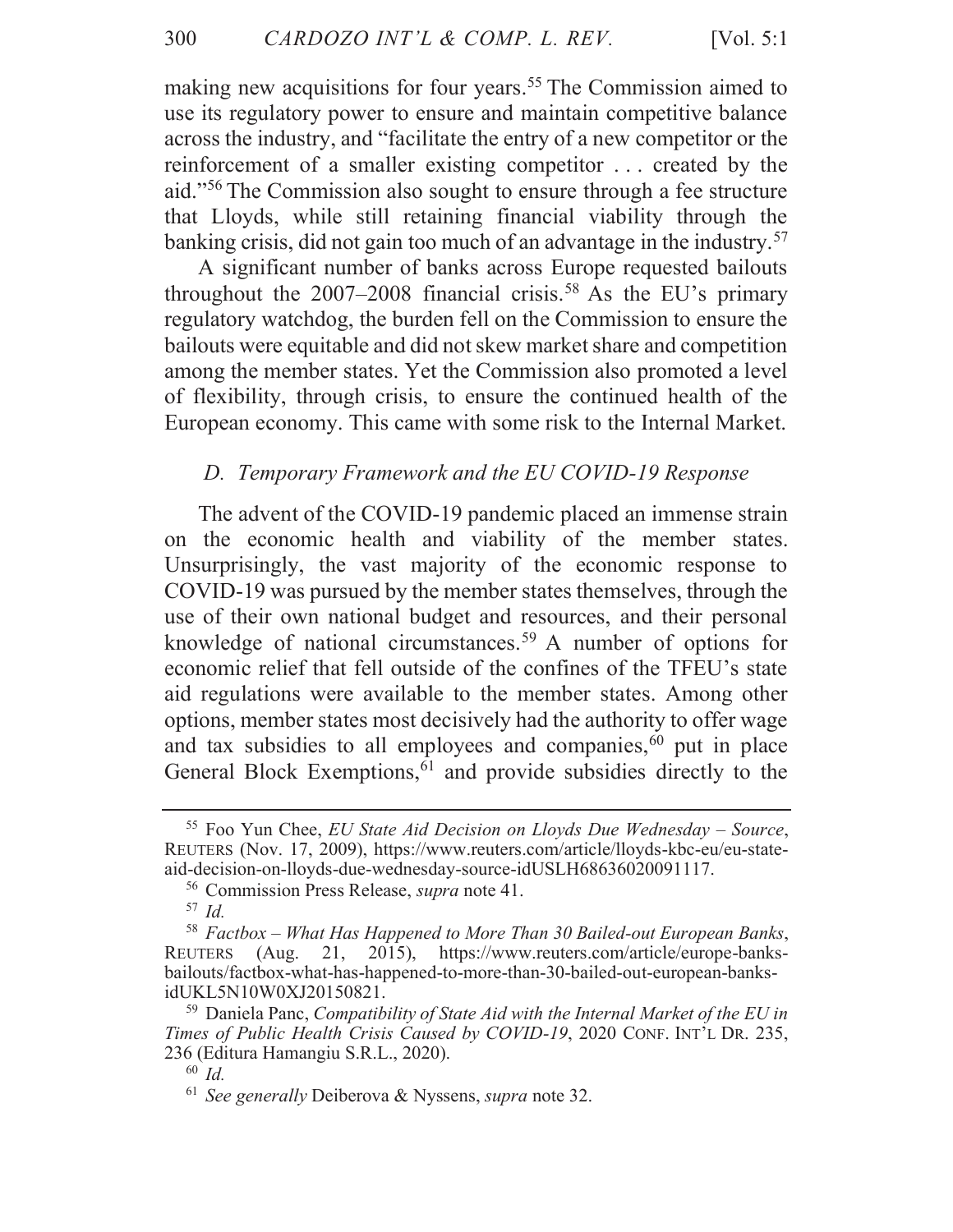consumers themselves.<sup>62</sup> Yet those solutions are generally directed toward the health of individual consumers, not the industries themselves. Broader challenges to liquidity and bankruptcy concerns among industries impacted by the pandemic generally fell under Articles 107 through 109 of the TFEU.<sup>63</sup> The pandemic has therefore required unprecedented response, approval, and coordination from the EU and the member states. Adjustments in law as a result of the pandemic have created a fundamental dilemma in structure and governance for the EU going forward.

On March 19, 2020, soon after the initial COVID-19 outbreak, the EU announced a state aid Temporary Framework under Article  $107(3)(b)$  of the TFEU.<sup>64</sup> Article  $107(3)(b)$  generally allows for "aid" to promote the execution of an important project of common European interest or to remedy a serious disturbance in the economy of a Member State."<sup>65</sup> Like other economic stimulus programs during the COVID-19 crisis, the Temporary Framework sought to prop up financial institutions. This was necessary to maintain the flow of credit through the EU, even as liquidity dried up in response to shutdowns and social distance measures.<sup>66</sup> It was also essential to support industries that were financially viable before the outbreak.<sup>67</sup> The Temporary Framework notes that, "against this background, it is appropriate that Member States can take measures to incentivize credit institutions and other financial intermediaries to continue to play their role in continuing supporting economic activity in the EU."<sup>68</sup>

The Temporary Framework under Article 107(3)(b) was not carte blanche authorization for member states to subsidize their industries as they saw fit without falling under state aid regulations. Instead, the Temporary Framework set out guidelines that kept state aid approvals

 $62$  Panc, supra note 59, at 236–37.

 $63$  *Id.* at 237.

<sup>&</sup>lt;sup>64</sup> European Commission Press Release IP/20/838, State Aid: Commission Expands Temporary Framework to Recapitalisation and Subordinated Debt Measures to Further Support the Economy in the Context of the Coronavirus Outbreak (May 8, 2020).

 $65$  TFEU art. 107.

<sup>&</sup>lt;sup>66</sup> Temporary Framework for State Aid Measures to Support the Economy in the Current COVID-19 Outbreak, COM (2020) (Mar. 20, 2020).

 $67$  Id.

 $68$  *Id.*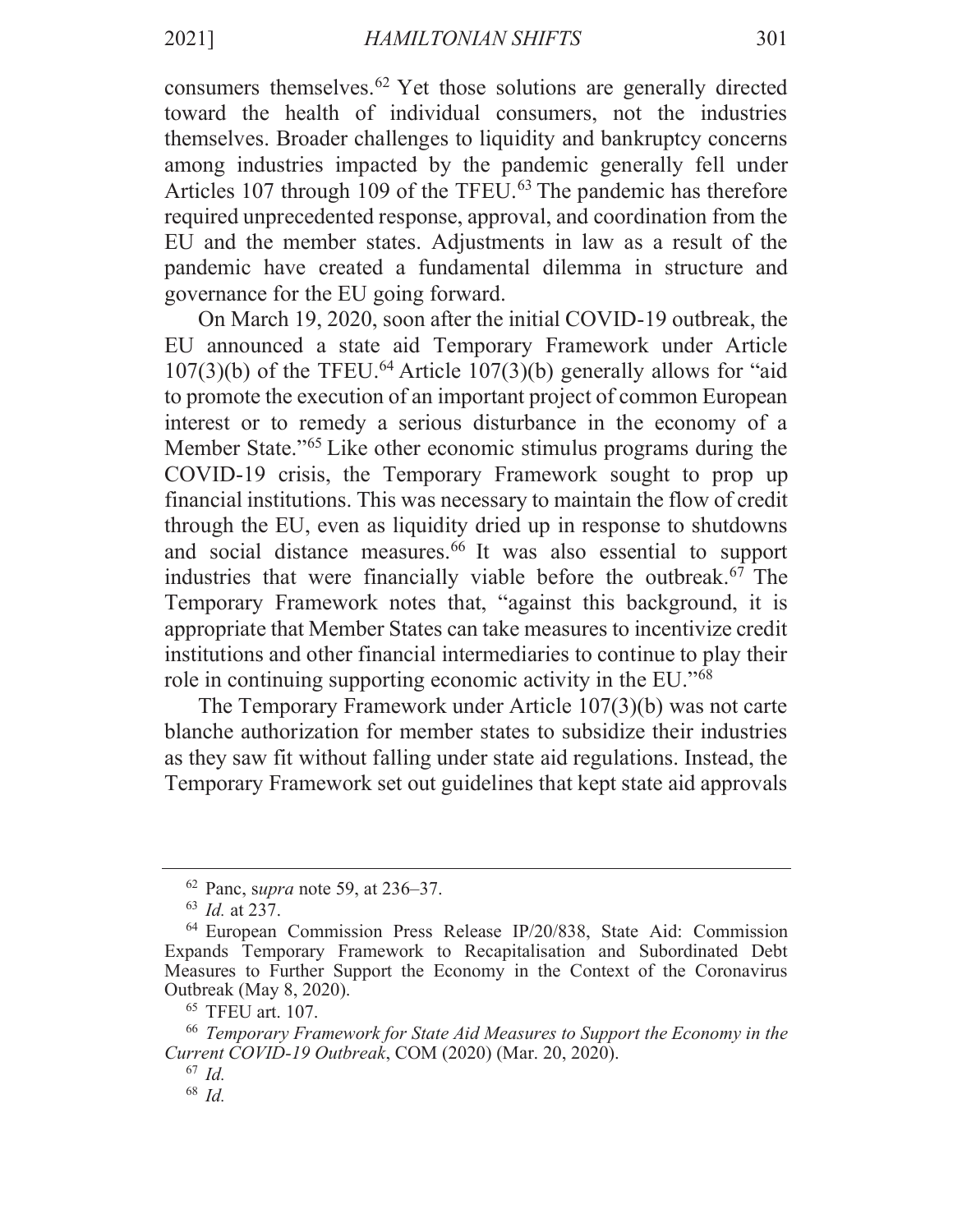within the minimum realm of fiscal reasonability.<sup>69</sup> The Framework states that:

Recapitalisations must therefore not exceed the minimum needed to ensure the viability of the beneficiary, and should not go beyond restoring the capital structure of the beneficiary to the one predating the COVID-19 outbreak. Large undertakings must report on how the aid received supports their activities in line with EU objectives  $\dots^{70}$ 

The Temporary Framework, and its four amendments,<sup>71</sup> focus on four primary categories for economic recovery: (1) providing financial support for undertakings, such as direct grants, tax advantages, and member state guarantees; (2) aid for COVID-19 research, testing, and production; (3) employment preservation through tax and social security contribution deferrals and wage subsidies; and (4) recapitalization measures.<sup>72</sup> The initial EU recovery fund invested  $\epsilon$ 540 billion in these policies, focused mostly on domestic healthcare industries and on small and local businesses.<sup>73</sup> Since then, the EU has committed more than  $\epsilon$ 2.3 trillion to fight the pandemic as of September of 2021.<sup>74</sup> This represents a massive EU budgetary outlay, and the most forthright step towards a more federalized European governing body. Even as the Commission proclaimed to grant state aid in a mostly sector-neutral manner to maintain competitive balance through the pandemic, an unprecedented eighty-five percent of state

 $69$  Id.

 $70$  Id.

<sup>&</sup>lt;sup>71</sup> EU: COVID-19 – State Aid Update, BAKER MCKENZIE (Feb. 1, 2021), https://www.bakermckenzie.com/en/insight/publications/2021/02/eu-covid19state-aid-update ("On 28 January 2021, the Commission amended the Temporary Framework for COVID-19 ('Framework') again. This 5th Amendment prolongs its application until 31 December 2021.").

<sup>72</sup> Gerhard Dijkstra, State Aid: COVID-19 Temporary Framework, 11 NAT'L L. REV. 1 (2020); see generally Panc, supra note 59.

<sup>&</sup>lt;sup>73</sup> Alasdair Sandford, *Coronavirus in Europe: How Will the EU*  $\epsilon$ *500bn Rescue* Deal Help People and Businesses?, EURONEWS,  $(Apr.$  $10\quad 2020$ ), https://www.euronews.com/2020/04/10/coronavirus-in-europe-how-will-the-eu-500bn-rescue-deal-help-people-and-businesses.

<sup>&</sup>lt;sup>74</sup> Impact of State Aid on Competition and Competitiveness During the COVID-19 Pandemic: An Early Assessment, EUR. PARL. DOC. PE 658.214 (2020) [hereinafter EUR. PARL. DOC. PE 658.214]; COVID-19: The EU's Response to the Fallout, EUR. COUNCIL  $(July)$ Economic 29,  $2021$ , https://www.consilium.europa.eu/en/policies/coronavirus/covid-19-economy/.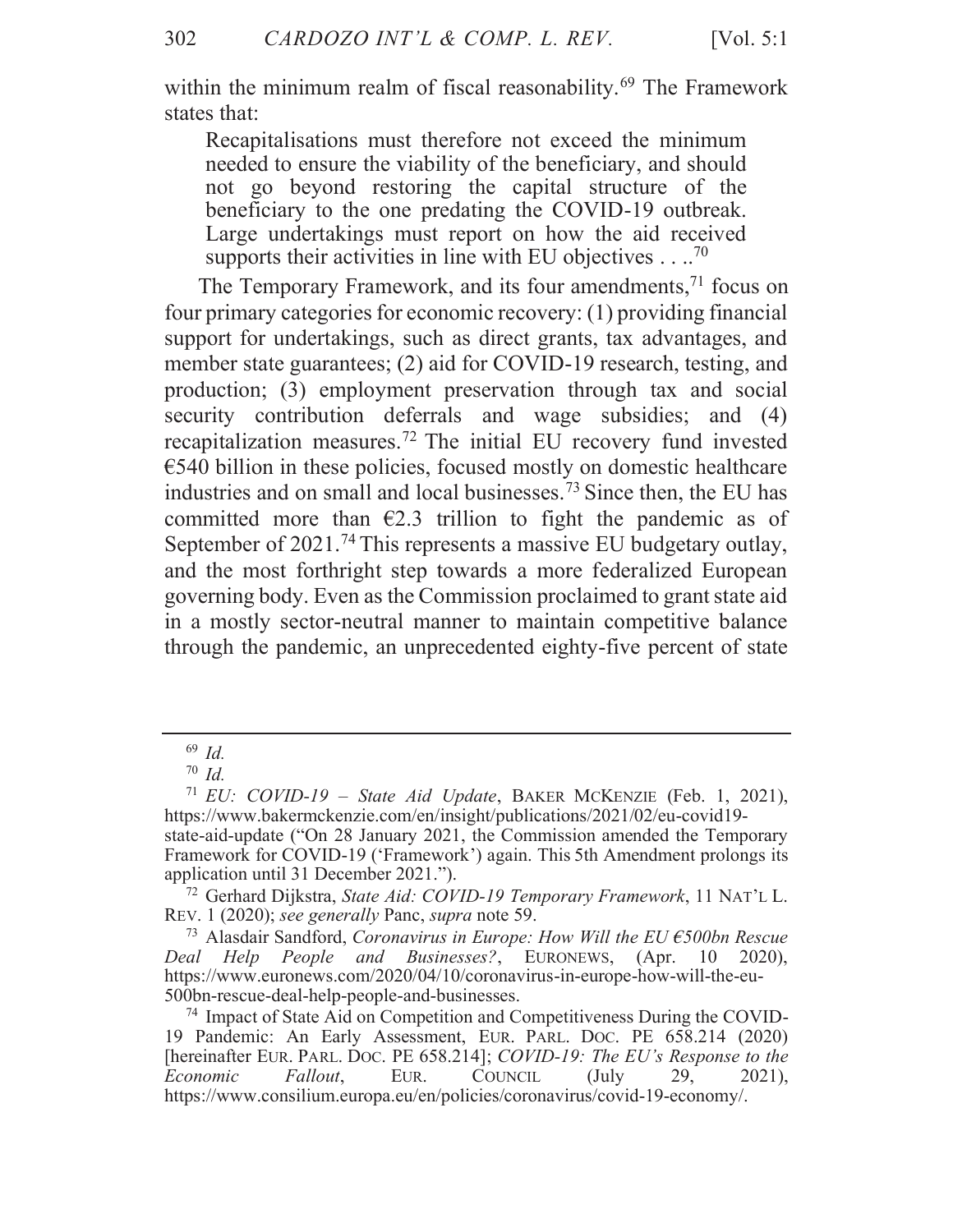aid requests by member states, made as of October 9, 2020, were granted. $75$ 

Member states have proportionally different budgets and have been inequitably impacted by COVID-19.<sup>76</sup> The EU acknowledged the difficulty in tracking economic impact and the potential for inequitable state aid distributions to member states and their affected industries.<sup>77</sup> The EU justified the breakdown of competitive balance in the Internal Market by arguing that there would be substantial positive cross-border spill-over among member states and that more than the granted member state would benefit from the state aid.<sup>78</sup> This statement is an indication of how COVID-19 has moved the Commission from its basic principles to achieve some semblance of economic stability. Given the clear link between state aid grants and fiscal spending among the member states, a debt crisis is on the horizon.<sup>79</sup> The most likely response by the member states would then be a further step toward the American system: a tax-based race to the bottom.<sup>80</sup> Without further federal intervention, budgetary inequalities would only serve to further destroy competitive balance in the EU. The EU responded in kind.

# E. The EU's "Alexander Hamilton" Moment

In July of 2020, the twenty-seven member states reached a series of agreements on debt-sharing to help alleviate the pressures of the future liquidity crisis.<sup>81</sup> The agreement served to both further ensure the economic endurance of the EU through the remainder of the pandemic and provide for gradual economic recovery as the pandemic eventually winds down in the coming years. First, the Commission was tasked with borrowing up to  $\epsilon$ 750 billion in funds from the capital

<sup>&</sup>lt;sup>75</sup> EUR. PARL. DOC. PE  $658.214$ , *supra* note 74, at 6.

 $76$  *Id.* 

 $77$  Id.  $78$  *Id.* 

 $^{79}$  *Id.* at 7.

 $80$  *Id.* at 37.

<sup>&</sup>lt;sup>81</sup> The Fiscal Implications of the EU's Recovery Package, EUR. CENT. BANK https://www.ecb.europa.eu/pub/economic- $(2020),$ bulletin/focus/2020/html/ecb.ebbox202006\_08~7f90a18630.en.html.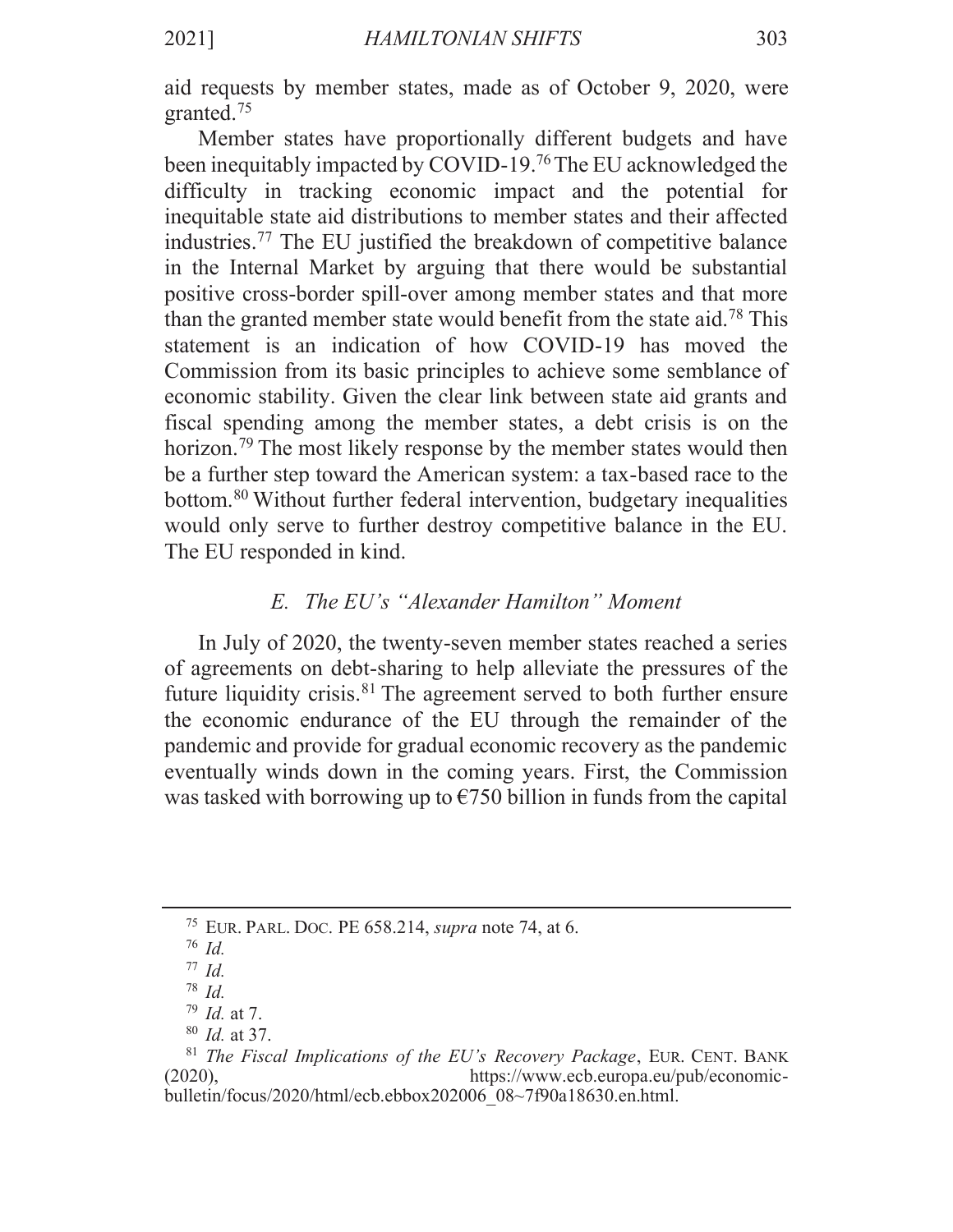markets on behalf of the EU itself.<sup>82</sup>  $\in$ 390 billion were allocated as grants toward member state projects and EU investments, <sup>83</sup> with the remaining  $\epsilon$ 360 billion allocated toward direct loans to member states.<sup>84</sup> Known as the European Recovery Plan ("ERP"), the debt buying plan is the first of its kind in the EU, and a massive sign of member states' willingness to move toward a more centralized American financial structure, at least in the immediate term of the pandemic.<sup>85</sup> The deal has been lauded by proponents as a step toward a more centralized EU, akin to the 1790 agreement between Alexander Hamilton and Thomas Jefferson on public borrowing.<sup>86</sup> The public funding deal, combined with the additional  $\epsilon$ 600 billion in government bonds that the European Central Bank agreed to purchase in July of 2020 through the Pandemic Emergency Programme, means that the EU agreed to purchase up to  $\epsilon$ 1.35 trillion in government debt through June of 2021.<sup>87</sup>

The EU certainly intended for fiscal cooperation among the member states, especially with the short-term unified goal of investing in green technology and tackling climate change as part of pandemic recovery investment.<sup>88</sup> Yet it is an unusual development for a union that has long resisted joint debt sharing, given the differing fiscal priorities and circumstances of the member states.<sup>89</sup> As it is, the  $\epsilon$ 390

<sup>&</sup>lt;sup>82</sup> European Council Conclusions, Brussels European Council (July 21, 2020), https://www.consilium.europa.eu/media/45109/210720-euco-final-conclusionsen.pdf.

<sup>&</sup>lt;sup>83</sup> Recovery Plan for Europe, EUR. COMM'N, https://ec.europa.eu/info/strategy/recovery-plan-europe en (last visited Jan. 10,  $2021$ ).

<sup>84</sup> Silvia Amaro & Christine Wang, EU Leaders Reach \$2 Trillion Deal on Recovery Plan After Marathon Summit, CNBC (July  $20, 2020,$ https://www.cnbc.com/2020/07/21/eu-leaders-reach-a-breakthrough-on-theregions-recovery-fund.html.

<sup>&</sup>lt;sup>85</sup> See Niall Ferguson, *Europe's 'Hamilton Moment' Is a Flop. That's Fine.*, BLOOMBERG (July 19, 2020), https://www.bloomberg.com/opinion/articles/2020-07-19/coronavirus-and-the-economy-europe-s-hamilton-moment-is-a-flop.

 $^{86}$   $\emph{Id.}$ 

<sup>&</sup>lt;sup>87</sup> Silvia Amaro, *European Central Bank Takes Its Pandemic Bond Buying to* 1.35 Trillion Euros to Try to Prop Up Economy, CNBC (June 4, 2020), https://www.cnbc.com/2020/06/04/european-central-bank-ramps-up-its-pandemicbond-buying-to-1point35-trillion-euros.html.

<sup>&</sup>lt;sup>88</sup> Al Root, *Europe's Hamilton Moment*, BARRON'S (July 21, 2020), https://www.barrons.com/articles/europes-hamiltonian-moment-51595334081; European Council Conclusions, *supra* note 88, at 2, 14.

<sup>&</sup>lt;sup>89</sup> Root, *supra* note 88.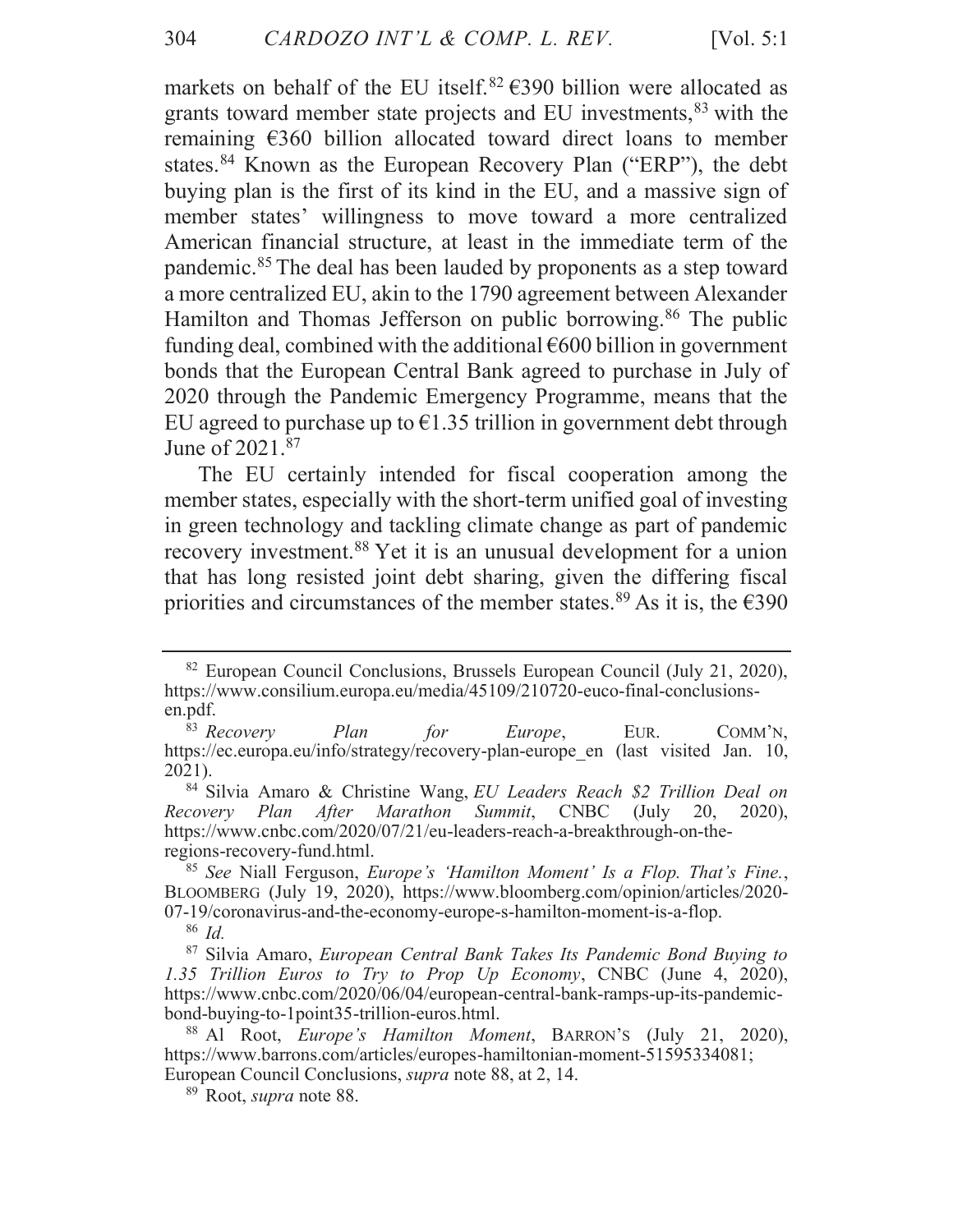billion debt-sharing deal was watered down from Germany and France's proposed  $\epsilon$ 500 billion deal after opposition from the traditionally frugal members: the Netherlands, Austria, Denmark, and Sweden.<sup>90</sup> The deal itself is an affirmation of the EU, and an indication that COVID-19 has served to tighten member state cooperation in a time where cooperation and organization are essential.

The fiscal health of a number of the member states and the European common market is arguably better assured with a more federalized EU.<sup>91</sup> With that comes a more centralized federal European governing body.<sup>92</sup> A legal structure that supports further debt sharing, unified investment, and fiscal stimulus leaves open the possibility of a greater competitive advantage for the common market against the United States, especially as the United States faces its own potential impending debt crisis in the wake of COVID-19.93 Although it is entirely possible that the relief fund is a one-off policy in a time of severe crisis, the hope of many is that the fund creates a precedent for future legal reforms toward uniformity in the face of other eventual  $crises.<sup>94</sup>$ 

# F. The Coming Debt Crisis and the End of Competitive Balance in the  $E U$

It remains to be seen if the debt-sharing scheme is a sign of a growing member state belief that the EU project requires a more American system of government to succeed. On the other hand, the debt-sharing scheme may be a harbinger of future fiscal and legal struggles, and the eventual weakening of the EU. As it is, there will

 $90$  *Id.* 

<sup>&</sup>lt;sup>91</sup> Silvia Amaro, The Pandemic Will Make European Bonds More Attractive than Their US Peers, Economist Predicts, CNBC (Sept.)  $21, 2020,$ https://www.cnbc.com/2020/09/21/european-debt-will-be-more-attractive-than-usbonds-post-covid-economist-says.html.

<sup>&</sup>lt;sup>92</sup> Large-scale Joint EU Borrowing Should Remain One-off: Weidmann, 19, 2020), https://www.reuters.com/article/us-ecb-policy-REUTERS (Oct. weidmann/large-scale-joint-eu-borrowing-should-remain-one-off-weidmannidUSKBN274281.

<sup>&</sup>lt;sup>93</sup> Amaro, *supra* note 91.

<sup>&</sup>lt;sup>94</sup> Peter Fitzpatrick, EU Recovery Fund is a Step Towards a More Resilient **FITCH** 23. Eurozone, RATINGS (July  $2020$ ), https://www.fitchratings.com/research/sovereigns/eu-recovery-fund-is-steptowards-more-resilient-eurozone-23-07-2020.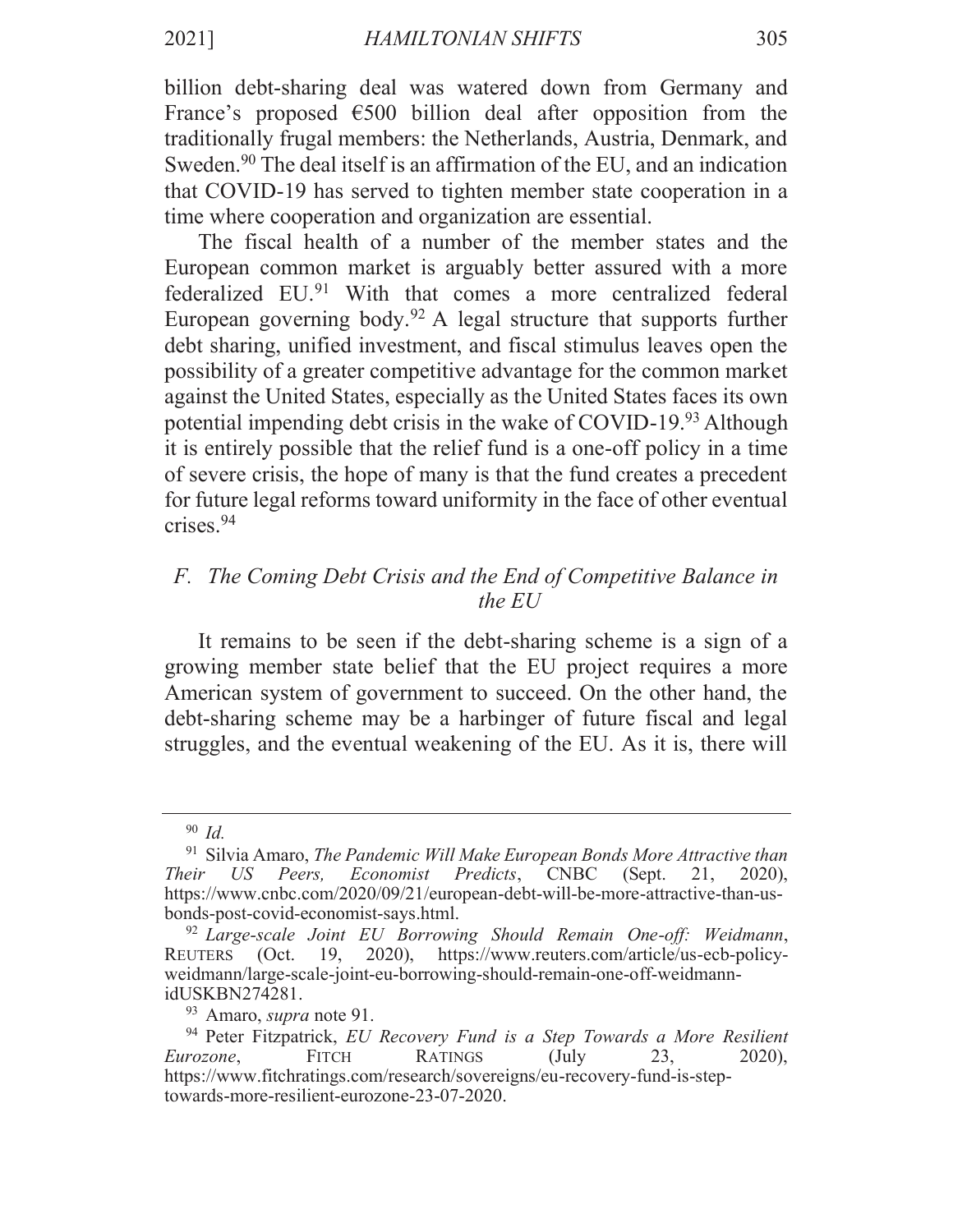[Vol.  $5:1$ 

always be resistance from governing bodies to giving up a level of national autonomy, even for the benefit of a democratic federal state.<sup>95</sup>

At the heart of the issue remains the maintenance and future of competitive state balance. Many of the provisions of the July 2020 stimulus and debt sharing plan seek to limit the immediate fiscal strains, as countries of varying fiscal health move into the recovery phase of the pandemic.<sup>96</sup> EU debt repayments do not begin until 2028, and loans to countries cannot exceed 6.8% of Gross National Income.<sup>97</sup> On the whole, the next EU budget allocates  $\epsilon$ 1.8 trillion to COVID-19-related investments, grants, loans, and the recovery fund.98 The question becomes, how will the stimulus and recovery funds be allocated equitably so as to not disturb competitive balance.

As the pandemic has progressed and the Commission has eased state aid regulations, there has been a clear pattern between member states' fiscal health and their subsequent abuse of the relaxed state aid standards. Germany, generally the most fiscally balanced country in the EU, even as it pushed austerity for debt-riddled countries such as Greece and Italy, accounted for more than half of the nearly  $\epsilon$ 2 trillion in state aid granted by the Commission.<sup>99</sup> France, also featuring a larger, healthier economy, accounted for the second most state aid granted through May of 2020.<sup>100</sup> As a result, the Commission acknowledged concern about the long-term effects on parity in the Internal Market.<sup>101</sup> In a more pessimistic view of the future, Germany's abuse of relaxed state aid procedures and continued comparative fiscal health only serves to exacerbate comparative inadequacies between members-states. Fiscally healthy countries, such as Germany, utilized the relaxed state aid procedures to shower their industries with state aid, even as other, debt-riddled countries

 $100$  *Id.* 

<sup>95</sup> REUTERS, *supra* note 92.

<sup>&</sup>lt;sup>96</sup> Fitzpatrick, *supra* note 94.

 $97$  Id.

<sup>98</sup> Amaro & Wang, *supra* note 84.

<sup>&</sup>lt;sup>99</sup> Aoife White, Germany's Virus Aid Is More Than Half Total for Entire EU, BLOOMBERG (May 18, 2020), https://www.bloomberg.com/news/articles/2020-05-18/germany-s-virus-aid-is-more-than-half-total-for-entire-eu.

<sup>&</sup>lt;sup>101</sup> Oliver Sachgau & Nikos Chrysoloras, EU's Vestager Says Uneven Post-Virus Surge  $I_{S}$ Concern, **BLOOMBERG** (May 17,  $2020$ ), Aid https://www.bloomberg.com/news/articles/2020-05-17/eu-s-vestager-says-unevenpost-virus-aid-in-eu-is-concern.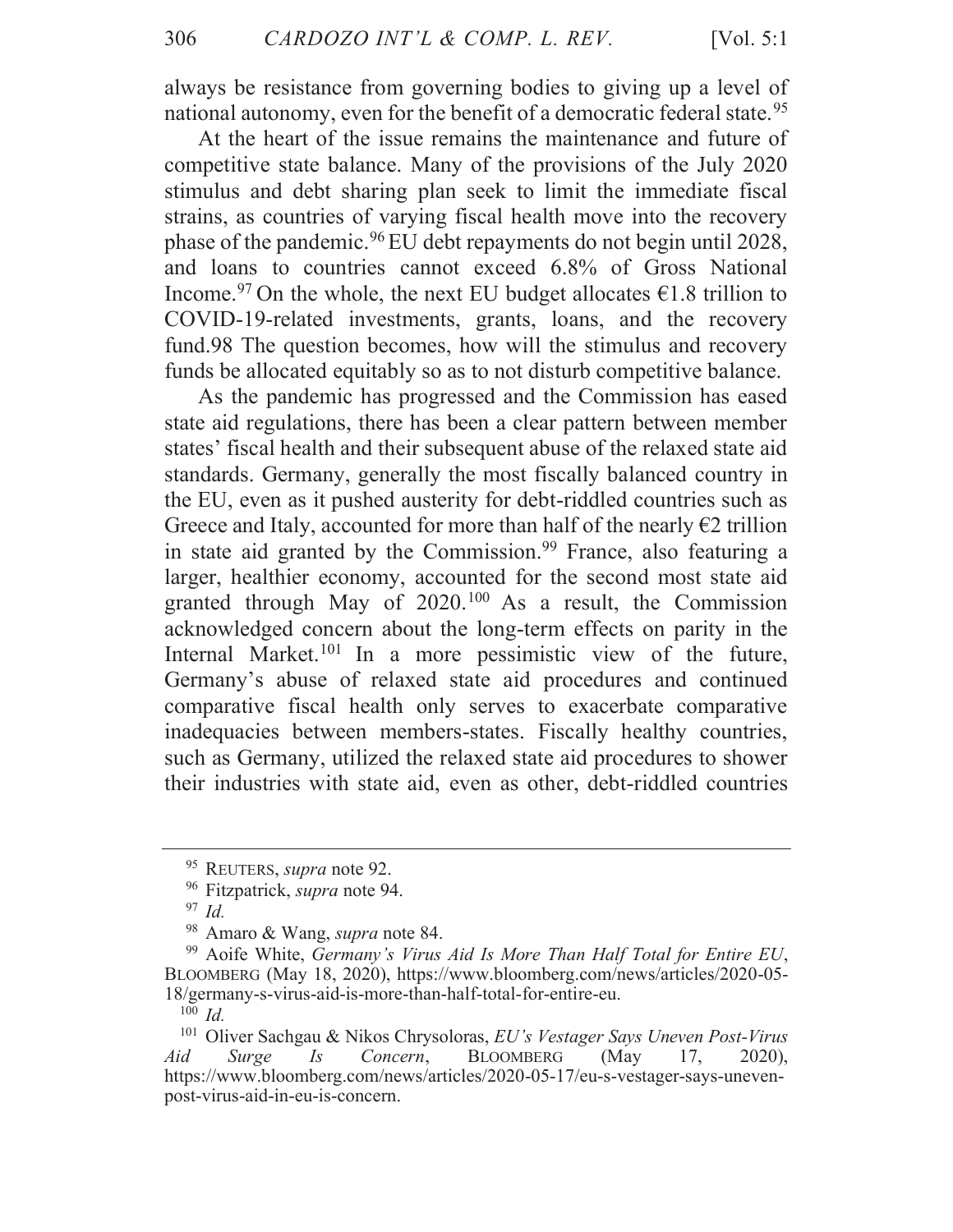could not.<sup>102</sup> This could serve as a major blow to long-standing competitive balance, while ushering in an era of inter-state competition amongst the members.

The Commission responded to concerns over the general inequality of state aid allocation by loosening state aid even further. The April 3, 2020 amendment to the Temporary Framework authorized countries to recapitalize companies and lenders through the issuance of both equity and hybrid debt instruments.<sup>103</sup> Certain basic restrictions still remained in place to prevent the immediate distortion of competition. Although member states had discretionary authority to decide which companies to recapitalize and how much recapitalization support to grant, it could not recapitalize beyond the capitalization structure in place before the COVID-19 outbreak.<sup>104</sup> In other words, a company cannot use the state aid to engage in aggressive market expansion that would distort competition.<sup>105</sup>

Where member states control more than  $\epsilon$ 250 million in the saved company, and therefore possess "significant market power," the member state must propose measures to ensure the preservation of competitive market balance in the industry across the EU.<sup>106</sup> More importantly, the member state still had to notify the Commission and receive approval for their recapitalization plan.<sup>107</sup> Also, member states

 $106$  *Id.* 

2021]

 $102$  *Id* 

<sup>&</sup>lt;sup>103</sup> Thomas Wilson & Philipp Gnatzy, *COVID-19* and *EU* State Aid Recapitalisation, KLUWER COMPETITION L. BLOG (May  $15, 2020,$ http://competitionlawblog.kluwercompetitionlaw.com/2020/05/15/COVID-19-andeu-state-aid-recapitalisation.

 $104$  *Id.* 

<sup>&</sup>lt;sup>105</sup> Francois-Charles Laprévote, Giulio Cesare Rizza & Victoria Blanc, The Commission Relaxes State Aid Rules for COVID-19-Related Recapitalisations, CLEARY GOTTLIEB (May 11, 2020), https://www.clearygottlieb.com/news-andinsights/publication-listing/the-european-commission-relaxes-state-aid-rules-for-COVID-19-related-recapitalizations.

<sup>&</sup>lt;sup>107</sup> Wilson & Gnatzy, *supra* note 103; European Commission Press Release IP/20/1668, State Aid: Commission Approves  $644$  Billion Italian Recapitalisation Scheme to Support Large Companies Affected by Coronavirus Outbreak (Sept. 17, 2020); EU Regulators Okay with Conditions Lufthansa's 6 Billion Euro Recapitalisation, REUTERS (June 25, 2020), https://www.reuters.com/article/ushealth-coronavirus-lufthansa-eu/eu-regulators-okay-with-conditions-lufthansas-6billion-euro-recapitalisation-idUKKBN23W11A; European Commission Press Release IP/20/1041, State Aid: Commission Approves Polish Recapitalisation Scheme to Enable Up to  $\epsilon$ 1.65 Billion of Capital Support to SMEs and Large Enterprises Affected by the Coronavirus Outbreak (June 11, 2020).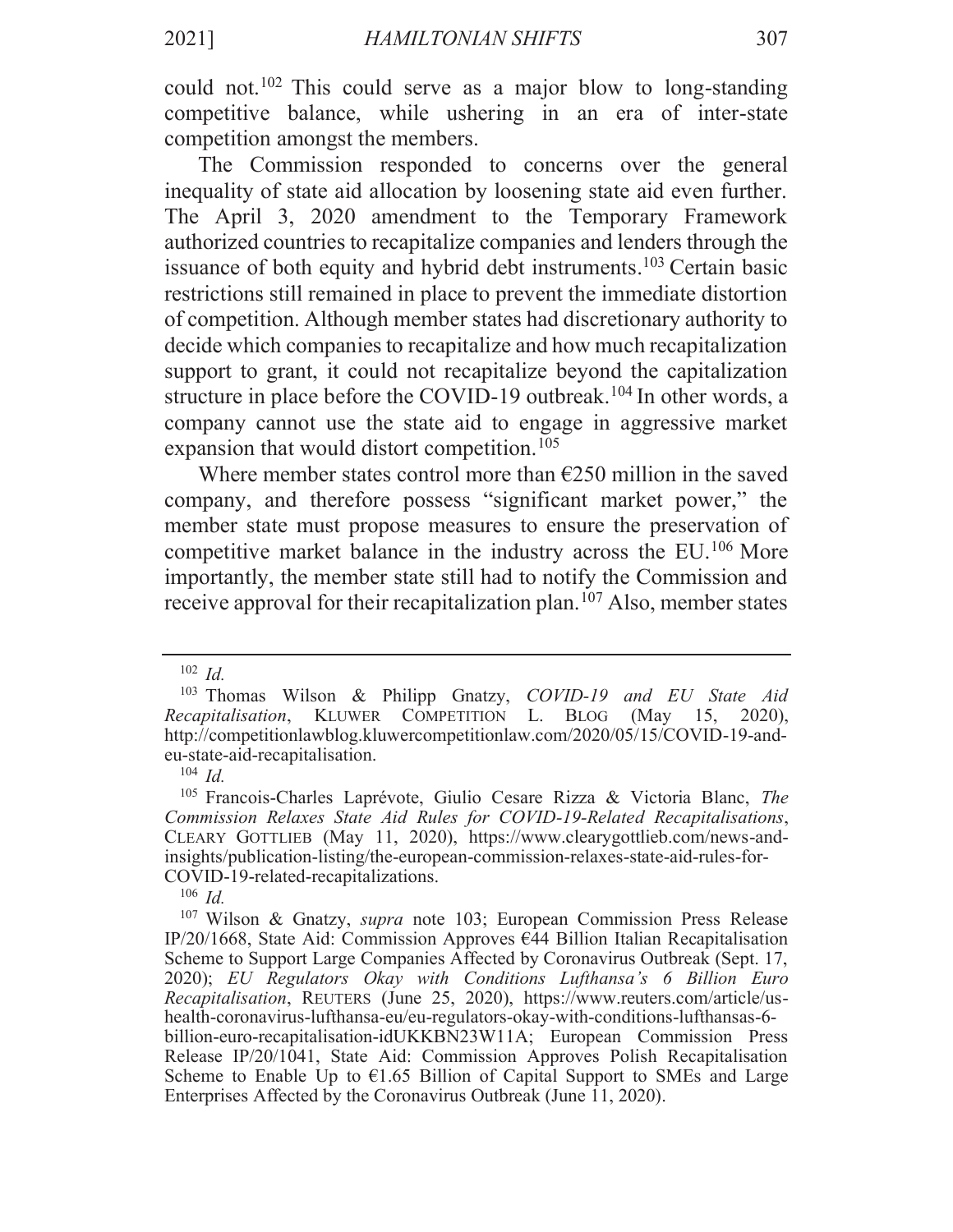with more than twenty-five percent equity in the saved companies had to propose a viable exit strategy within twelve months of recapitalization.<sup>108</sup> Therefore, despite concerns of loosening regulations and state aid abuse, some restrictions remain in place in attempts to ensure some maintenance of competitive balance through the pandemic, even as the EU strives to save as many industries as possible. It is a far cry from the United States' policies, which wildly throw money at whoever could comprehend the various programs.

There is no doubt that short-term fiscal cooperation has been essential to the survival of the EU through the pandemic, by pooling hundreds of billions of euros in resources to ensure the fiscal stability of nations.<sup>109</sup> Even as discrepancies in state aid distribution threaten to upend future fiscal unification in the EU, the impending debt crisis that will result will only further serve to forge a more unified, Americanized EU.<sup>110</sup>

As European state aid is funding lenders so as to provide more loans to businesses and industries throughout Europe, the second wave of COVID-19 has further strained corporate and household borrowers to the point of not being able to pay immediate debts.<sup>111</sup> Many European banks feel a return to the dark days of the 2008 banking crisis, a crisis Europe never truly economically recovered from.<sup>112</sup> The debt crisis will only be exacerbated as companies, banks, and member states are unable to pay off their own debts based on earnings. Such a crisis brings the EU even closer to a proverbial fork in the road. Beyond short-term COVID-19 relief, should the EU continue to allow banks and corporations to rely mostly on individual member state recapitalization and highly regulated state aid governance?<sup>113</sup> Or does the EU forge ahead toward a more federal union in the mold of the United States, expanding upon the EU's move toward Eurobonds and

<sup>&</sup>lt;sup>108</sup> Laprévote, Rizza & Blanc, *supra* note 105.

<sup>&</sup>lt;sup>109</sup> John O'Donnell, Analysis: Pandemic Payment Holidays Mask Wave of Problem Debt, **REUTERS** European (Nov. 11.  $2020$ ), https://www.reuters.com/article/health-coronavirus-debt/analysis-pandemicpayment-holidays-mask-wave-of-european-problem-debt-idUSKBN27R1RX.

<sup>&</sup>lt;sup>110</sup> Barry Eichengreen, Coronavirus Pandemic: Europe Is Once Again Forged in a Crisis, 55 INTERECONOMICS REV. EUR. ECON. POL'Y 199 (2020).

<sup>&</sup>lt;sup>111</sup> Editorial Board, *Europe's Banks Have a Looming Debt Problem*, BLOOMBERG (July 31, 2020), https://www.bloomberg.com/opinion/articles/2020-07-31/europe-sbanks-have-a-looming-debt-problem.

<sup>&</sup>lt;sup>112</sup> See O'Donnell, *supra* note 109.

<sup>&</sup>lt;sup>113</sup> Editorial Board, *supra* note 111.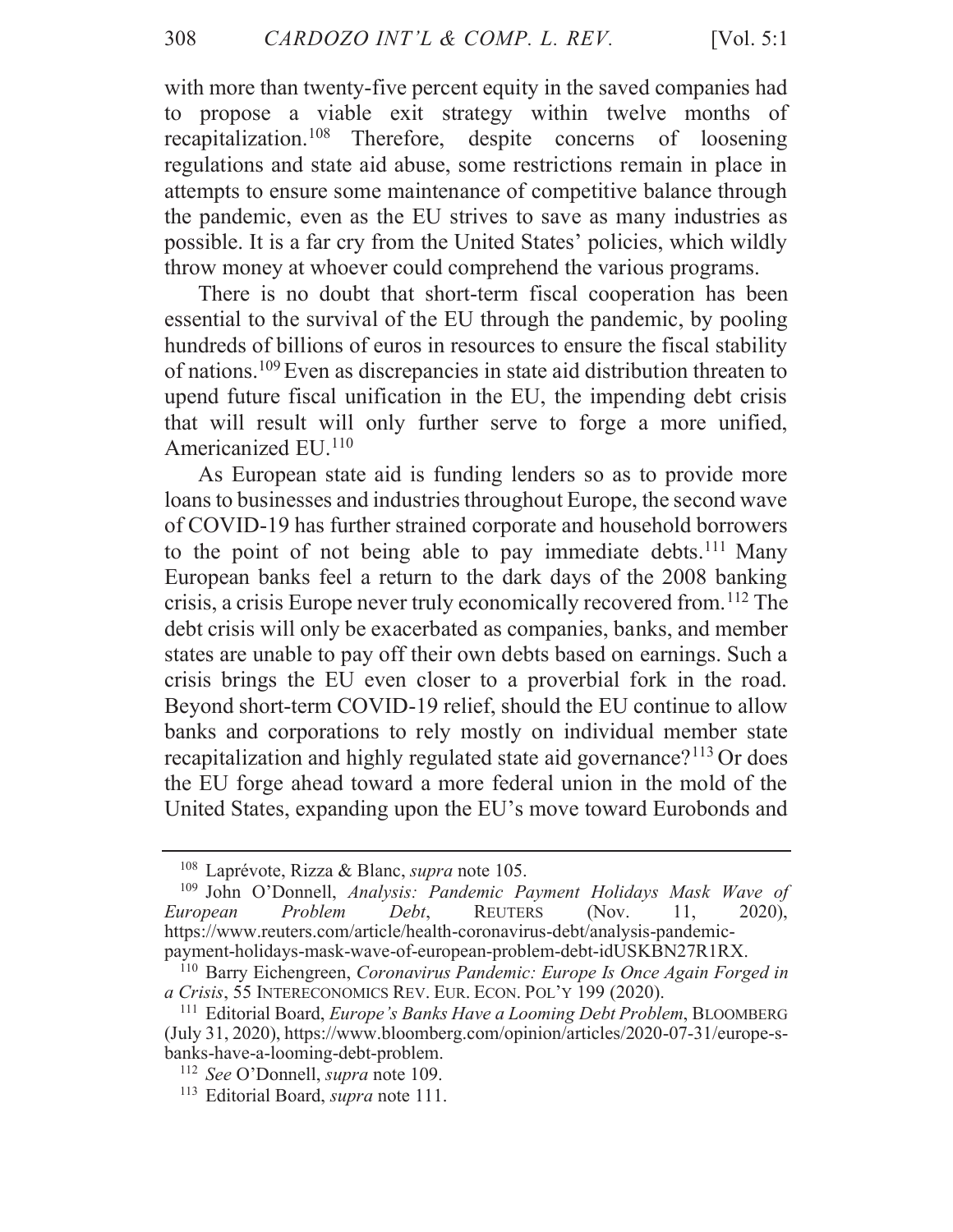a greater union budget?<sup>114</sup> Given the EU's recent actions, a more unified EU seems more likely than not.

### G. Taxation and the Future of State Aid Bevond COVID-19

As the COVID-19 crisis reforms the EU's state aid programs into a less regulated, more American system, there is increasing evidence that the EU is further remodeling its state aid enforcement to match the move toward the American system of minimally regulated state aid. A recent decision in the European General Court against the Commission and in favor of Apple and the Republic of Ireland, threatens the Commission's ability to maintain that balance through litigation and to respond to distorted competition.<sup>115</sup> If the Commission loses its appeal, it is unclear if the Commission can effectively regulate the single market.

The Republic of Ireland is one of the most preferred corporate tax havens in Europe.<sup>116</sup> U.S. multinational corporations such as Apple, seeking to escape the United States' more aggressive tax regime, flocked to Ireland to take advantage of tax loopholes and hide profits in Irish subsidiaries.<sup>117</sup> Ireland's 12.5% base corporate tax rate is already substantially lower than the United States' previous 35% marginal rate and current 21% rate.<sup>118</sup> However, companies more effectively avoided taxation by using a structure known as the "Double" Irish with a Dutch Sandwich" to erode their corporate tax base and shift profits.<sup>119</sup> The tax loophole used Irish and Dutch subsidiaries to

<sup>&</sup>lt;sup>114</sup> Sir Michael Leigh, Relaunch or Disintegration? What COVID-19 Means for the Future of Europe, LONDON SCH. ECON. BLOG (Dec. 14, 2020), https://blogs.lse.ac.uk/europpblog/2020/12/14/relaunch-or-disintegration-what-COVID-19-means-for-the-future-of-europe.

<sup>&</sup>lt;sup>115</sup> Silvia Amaro, *EU Appeals Against Apple Ruling in \$15 Billion Tax Battle*, CNBC (Sept. 25, 2020, 5:46 AM), https://www.cnbc.com/2020/09/25/eu-appealsagainst-apple-ruling-in-15-billion-tax-battle.html/.

<sup>&</sup>lt;sup>116</sup> Adrian Potoroaca, The Commission Will Appeal Ruling That Favored Apple in  $$15$ **Billion**  $\int\!$ Case, **TECHSPOT** (Sept. 26,  $2020$ ), https://www.techspot.com/news/86893-european-commission-appeal-rulingfavored-apple-15-billion.html.

 $117$  Aidan Regan, Until the EU Tackles Tax Avoidance, Big Companies Will Keep Getting Away with It, THE GUARDIAN (July 16, 2020, 12:47 AM), https://www.theguardian.com/commentisfree/2020/jul/16/eu-tax-avoidance-bigcompanies-ireland-apple-state-aid.

<sup>&</sup>lt;sup>118</sup> Potoroaca, *supra* note 116.

<sup>&</sup>lt;sup>119</sup> See generally Chris B. Murphy, What Is the Double Irish with a Dutch Sandwich?, **INVESTOPEDIA** (Mar. 8,  $2020$ ),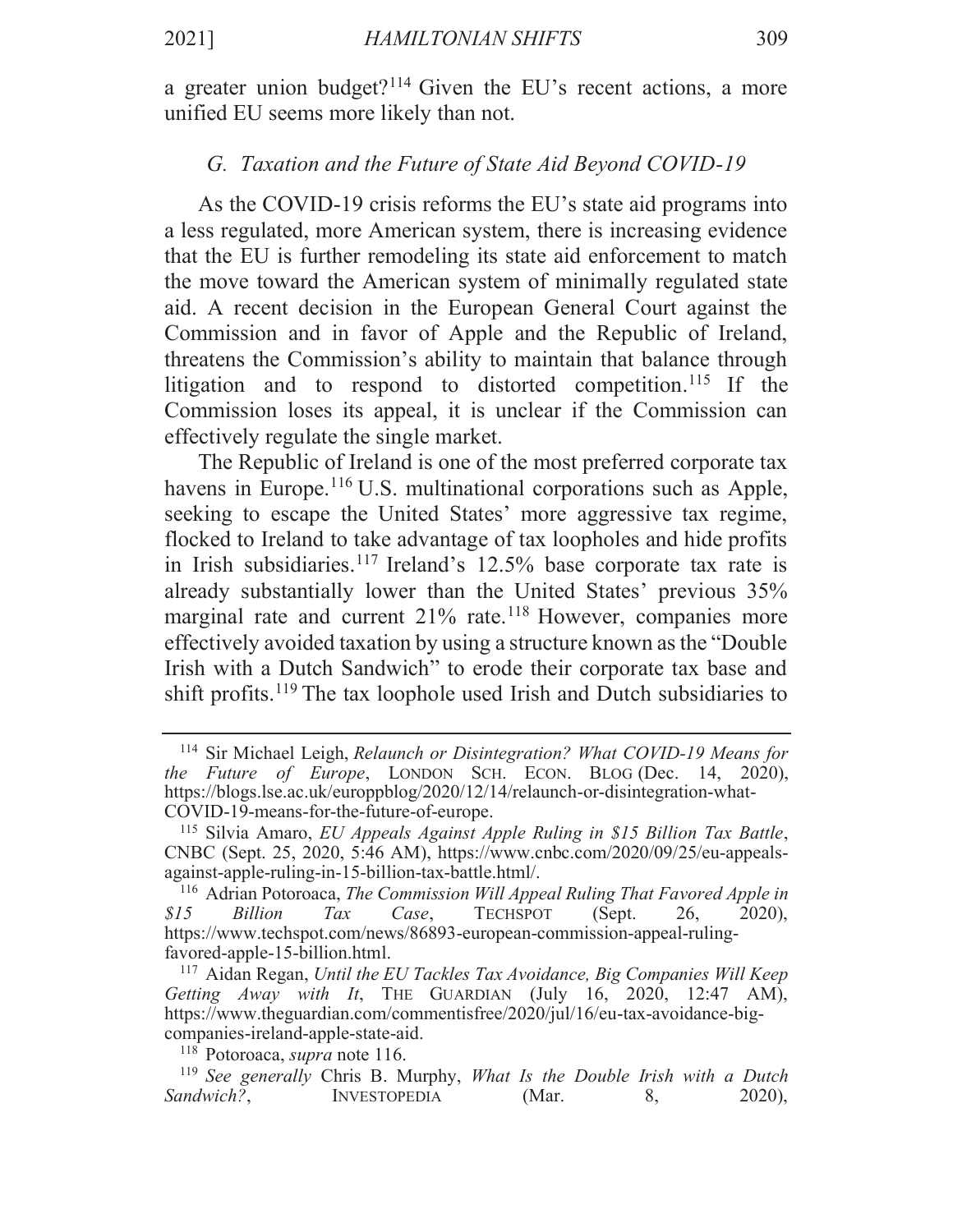offshore profits in low-tax jurisdictions, such as Bermuda.<sup>120</sup> The technique allowed American companies to pay little to no corporate taxes.<sup>121</sup> It is estimated that American companies had sequestered more than \$1 trillion in profits in Ireland by 2017, with Apple representing the largest percentage of the profits.<sup>122</sup>

In August of 2016, the Commission announced that Ireland had granted Apple over  $\epsilon$ 13 billion in undue tax benefits from 2003 to 2014.<sup>123</sup> The landmark decision followed a two-year investigation into Ireland's corporate tax practices, allowance of the Double Irish system, and use of private tax rulings.<sup>124</sup> The Commission argued that Ireland's 1991 and 2007 private tax rulings legitimized Apple's unique tax structure in Europe and allowed Apple's income tax rate in Ireland to drop from  $1\%$  in 2003 to 0.005% in 2014.<sup>125</sup> The investigation stated that, "Member States cannot give tax benefits to selected companies – this is illegal under EU state aid rules." $126$  The private tax rulings were seen as the result of an exclusive negotiation between Ireland and Apple, which allowed Apple to use a corporate structure nearly identical to the Double Irish, but with one Irish company instead of the standard two.<sup>127</sup> The rulings were not available to other European and U.S. multinationals.<sup>128</sup> In general, Ireland's corporate tax regime was seen as so generous to corporations, to Apple in particular, that it was akin to illegal state aid.<sup>129</sup> Thus, it served to uproot the EU's competitive balance.

The decision was in line with the Commission's typical regulation of the single market. Ireland, fearing a  $\epsilon$ 13 billion fine, a significant

 $129$  *Id.* 

https://www.investopedia.com/terms/d/double-irish-with-a-dutch-sandwich.asp (providing further detail on the structure of the Double Irish tax technique).  $120$  *Id.* 

<sup>&</sup>lt;sup>121</sup> Edward Helmore, Google Says It Will No Longer Use 'Double Irish, Dutch Tax Loophole, GUARDIAN  $\pi$  (Jan. 1, 2020, 10:49 AM), Sandwich' https://www.theguardian.com/technology/2020/jan/01/google-says-it-will-nolonger-use-double-irish-dutch-sandwich-tax-loophole.

 $122 \, Id.$ 

<sup>&</sup>lt;sup>123</sup> European Commission Press Release IP/16/2923, State Aid: Ireland Gave Illegal Tax Benefits to Apple Worth Up to  $\epsilon$ 13 Billion (Aug. 30, 2016).

 $124$  *Id.* 

 $125$  *Id.* 

 $126$  *Id.* 

 $127$  *Id.* 

 $128$  *Id.*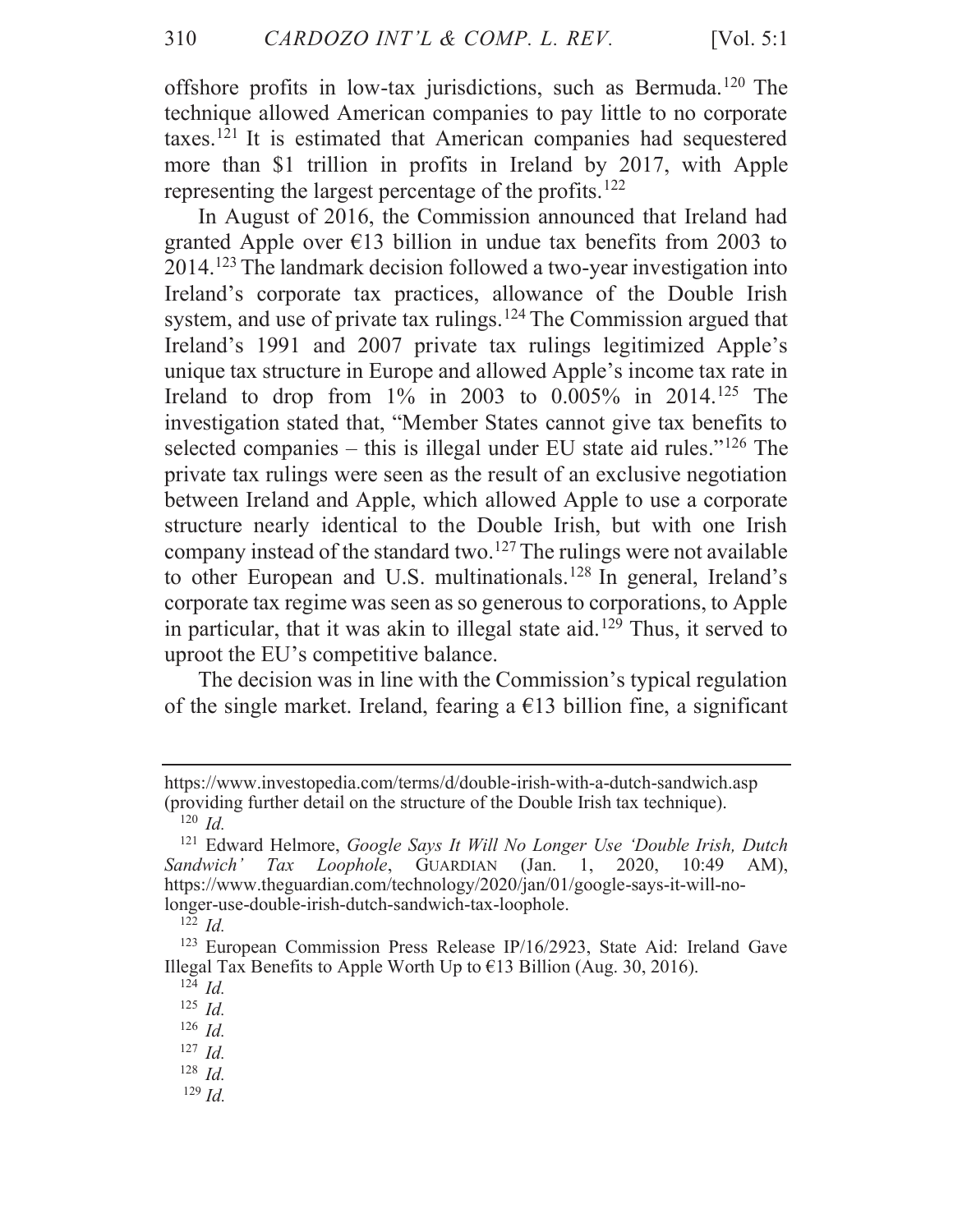percentage of its GDP, appealed the decision.<sup>130</sup> In 2020, the European General Court annulled the Commission's decision and sided with Ireland and Apple, ruling that the Commission failed to meet its burden of proof in arguing that contested tax rulings were the result of a deal struck between Ireland and Apple.<sup>131</sup> The decision is a massive blow to the EU's ability to regulate tax anticompetitive behavior through litigation.<sup>132</sup> The EU has since appealed the decision with the European Court of Justice.<sup>133</sup>

The 2020 General Court ruling is a landmark decision that could have substantial implications for how the Commission is able to effectively regulate state aid policies among the member states. The Commission is expected to ensure that each member state, despite its own tax laws and individual interests, adheres to EU treaties and interests as a whole.<sup>134</sup> By raising the evidentiary standard, the courts have ensured that litigating state aid programs become a lengthy and complicated task.<sup>135</sup> Years of continued litigation have the potential to cloud the Commission's regulatory authority. Member states, taxpayers, investors, and multinational companies all now have good reason to proceed cautiously until a final outcome is decided.<sup>136</sup> An adverse decision would further force the EU to reshape how it maintains competitive balance among the member states. "What is at stake is . . . the ability of the Commission to use state aid to rebalance tax regimes across Europe and also on its current plans to pursue lowtax member states which have advantageous corporate tax regimes."<sup>137</sup>

<sup>&</sup>lt;sup>130</sup> Marie O'Halloran & Michael O'Regan, *Dáil Apple Debate: Government Wins* Motion, **IRISH TIMES** (Sept. Appeal 7, 2016,  $9:29$  $AM$ ). https://www.irishtimes.com/news/politics/d%C3%A1il-apple-debate-governmentwins-appeal-motion-1.2782484.

<sup>&</sup>lt;sup>131</sup> Adam Satariano, *Apple Scores Legal Victory Against \$14.9 Billion EU Tax* Demand.  $N.Y.$ **TIMES**  $(\mathrm{July}$ 15,  $2020$ ). https://www.nytimes.com/2020/07/15/business/apple-eu-ireland-tax.html.

 $132 \text{ Id.}$ 

<sup>&</sup>lt;sup>133</sup> Amaro, *supra* note 115.

 $134$  *Id.* 

 $^{135}$  *Id* 

<sup>&</sup>lt;sup>136</sup> Josh White, Autumn Tax Disputes: EU State Aid Law Still Causing Headaches, Int'l **TAX** REV.  $(Oct.$ 15.  $2020$ ), https://www.internationaltaxreview.com/article/b1nthrrcgxxqzn/autumn-taxdisputes-eu-state-aid-law-still-causing-headaches.

 $137$  Silvia Amaro, What Losing a Landmark Tax Case to Apple Means for the EU, CNBC (July 15, 2020, 9:35 AM), https://www.cnbc.com/2020/07/15/what-the-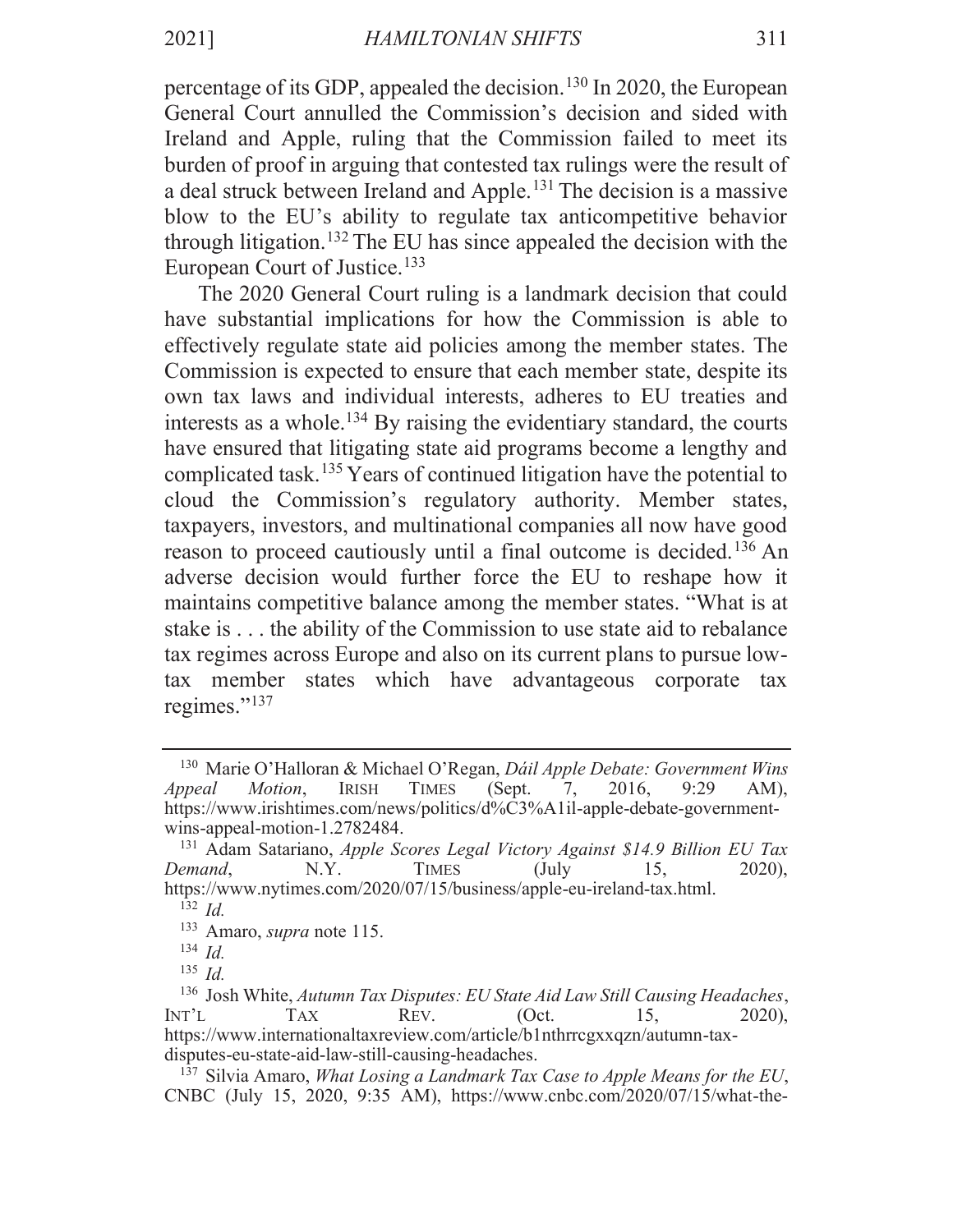The decision and subsequent appeal also serve to breed uncertainty during a time when the EU and the United States made progress towards closing some of Europe's larger tax loopholes. In 2014, during the Commission's initial investigation, and under pressure from the United States and the EU, Ireland began to crack down on the Double Irish tax system.<sup>138</sup> Ireland's 2015 budget closed the loophole and gave corporations already benefiting from the Double Irish tax structure until 2020 to adjust their corporate structures accordingly.<sup>139</sup> The announcement, along with concerns over impending tax reform in the United States, led U.S. multinational companies, such as Google, to abandon the Double Irish structure early and repatriate some earnings back to the United States.<sup>140</sup>

It remains unclear how effective closing the Double Irish loophole has been to ending tax avoidance in Europe and reinstituting a measure of competitive balance. Even as Ireland closed the Double Irish, new Irish low-tax structures aimed at attracting companies to onshore their intellectual property have taken its place.<sup>141</sup> Europe, its citizens, and its businesses continue to use European offshore accounts and corporate tax loopholes to shelter profits.<sup>142</sup>

It is also unclear what else the EU can do to effectuate competitive balance and regulate balanced tax regimes. If the Commission's attempt to regulate tax regimes through litigation fails, potential alternative measures include litigating from the perspective of violations of the single market, or even an attempt to aggressively restructure the EU with a uniform tax system.<sup>143</sup> Neither option is likely to attract much support among member states, although a

apple-ruling-means-for-the-eu-and-other-companies-operating-there.html (quoting Paolo Palmigiano, Head of U.K. Competition, EU and Trade Practice, Taylor Wessing, Interview with CNBC (July 15, 2020)).

<sup>&</sup>lt;sup>138</sup> Henry McDonald, *Ireland to Close 'Double Irish' Tax Loophole*, GUARDIAN  $(Oct.$ 13. 2014,  $11:50$  $AM$ ). https://www.theguardian.com/business/2014/oct/13/ireland-close-double-irish-taxloophole.

<sup>&</sup>lt;sup>139</sup> Murphy, supra note 119.

 $140$  Helmore, *supra* note 121.

 $141$  Regan, *supra* note 117.

<sup>&</sup>lt;sup>142</sup> See generally Offshore Trove Exposes Trump-Russia Links and Piggy Banks of the Wealthiest 1 Percent, INT'L CONSORTIUM OF INVESTIGATIVE JOURNALISTS (Nov. 5, 2017), https://www.icij.org/investigations/paradise-papers/paradisepapers-exposes-donald-trump-russia-links-and-piggy-banks-of-the-wealthiest-1percent/.

<sup>&</sup>lt;sup>143</sup> Amaro, *supra* note 137.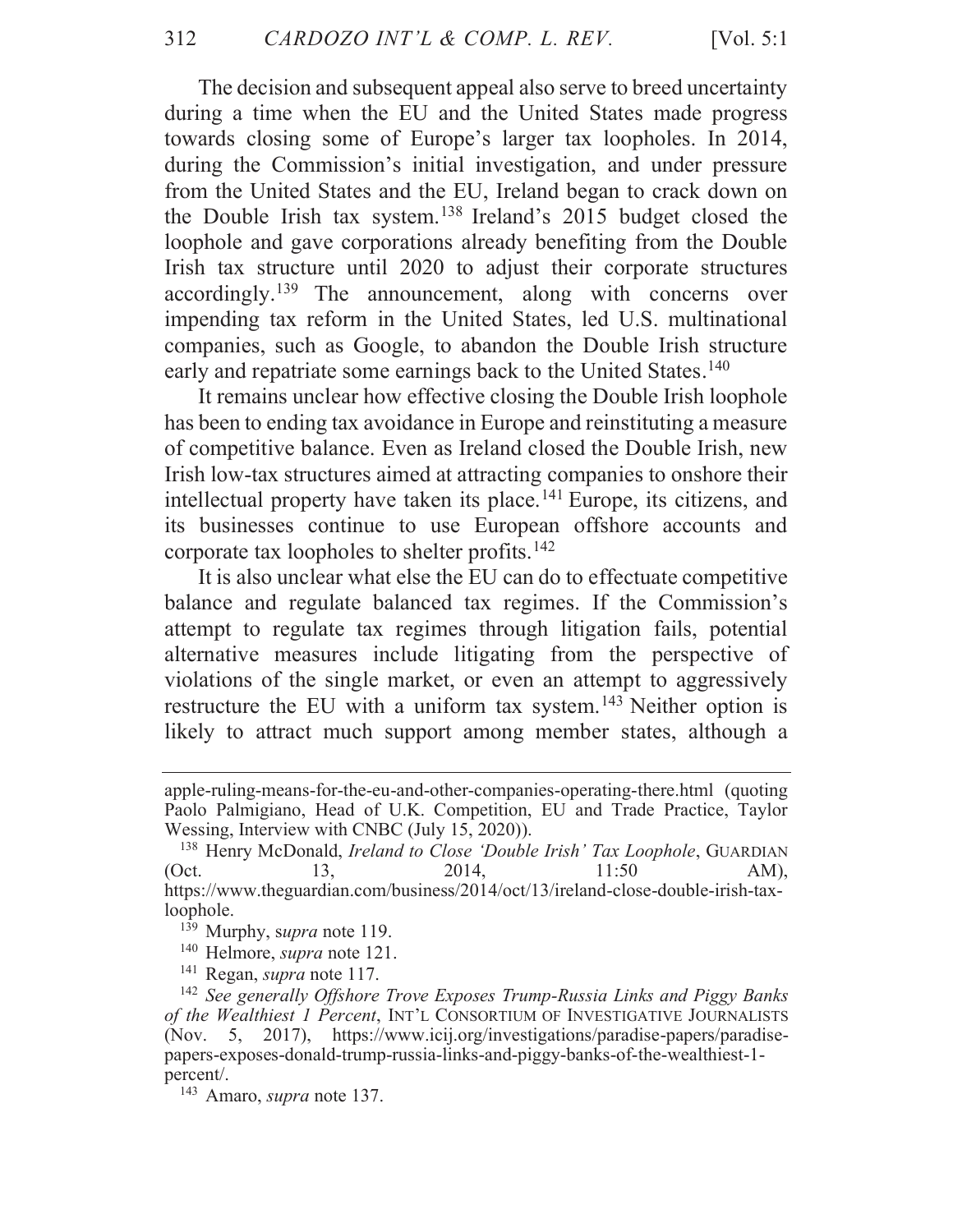uniform tax system would be a necessary step in the event of a unified federal EU. More so than that, competitive tax policies will become the battleground for member states seeking to attract new businesses to bolster their economies after COVID-19.

Thus, the European Court of Justice's eventual decision will serve either to boldly reinforce the Commission's ability to regulate state aid, or to accentuate state aid deregulation by limiting the Commission's ability to effectively maintain competitive balance among the several states and in the global market. In a time of rapidly increasing instability in the Internal Market, the General Court's ruling looks to be another sign that the EU is moving away from a strictly regulated competitive market.

### $IV.$ THE UNITED STATES: A FEDERAL UNION WITHOUT REGULATION

By contrast, no such federal statutory state aid structure exists in the United States. Although state aid programs exist at the federal, state, and local level, the programs exist with predominantly individualized goals, and lack centralized rules and governance that promote balance and competition among the states. As a result, state aid trends in the United States are decidedly pro-business, at the expense of effective regulation and state cooperation. Pushed to its limits of effectiveness during the COVID-19 pandemic, it is clear that as the EU advances toward a more federalized system of aid distribution, combined with more individualistic goals, it must avoid the United States' enforcement mistakes.

## A. DaimlerChrysler v. Cuno and the Dormant Commerce Clause

In addition to limited statutory guidance on state aid policies and goals, the lack of definitive common law decisions has fed a decentralized policy on state aid in the United States. In 1995, Chrysler, a staple of the United States' industrial Midwest auto industry, sought to replace an aging Jeep factory in Toledo, Ohio, with an updated facility.<sup>144</sup> Chrysler publicly debated whether to build the

<sup>&</sup>lt;sup>144</sup> Sarah Holder, The (Legal) Case Against Bidding Wars Like Amazon's, **BLOOMBERG**  $(Jan)$ 17, 2018, 10:59  $AM$ ), https://www.bloomberg.com/news/articles/2018-01-17/what-if-bidding-wars-likeamazon-s-were-illegal.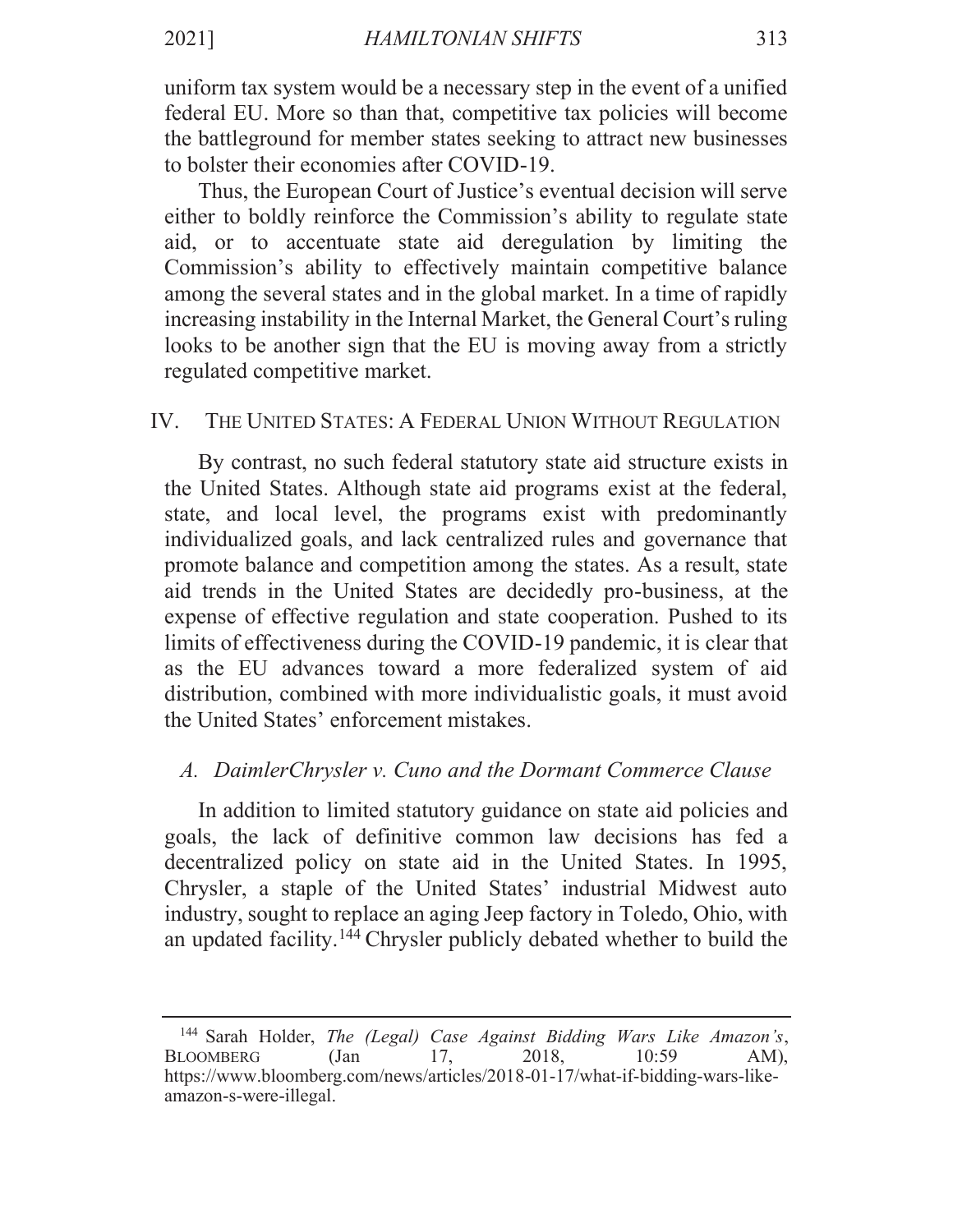[Vol.  $5:1$ ]

new plant in Ohio or in Michigan.<sup>145</sup> The process that followed came to reflect American policy toward interstate competition for the next three decades.

In a desperate effort to retain the Jeep factory and the \$1.2 billion in economic benefits that came with it, Ohio offered Chrysler \$280 million in property tax waivers and franchise tax credits to build the new factory in Toledo.<sup>146</sup> In response, a group of Toledo residents and business owners sued Chrysler.<sup>147</sup> The plaintiffs argued that their own state and local tax burdens would be negatively impacted as a consequence of the tax incentives and investment credits Ohio was providing to the car manufacturer.<sup>148</sup> The challengers therefore sought to invalidate the state tax incentives by claiming that they violated the Dormant Commerce Clause of the United States Constitution, as the resulting diminished state and local funds disproportionately burdened Ohio residents.<sup>149</sup> In addition, state aid opponents who helped facilitate the lawsuit viewed the case as an opportunity to stop the economic incentive race and end state aid bidding wars altogether.<sup>150</sup>

This case raised the issue of whether offering the incentives under Ohio law violated the Dormant Commerce Clause.<sup>151</sup> The Sixth Circuit found that the state franchise tax credit offered to Chrysler violated the Dormant Commerce Clause, but the Supreme Court of the United States reversed this decision.<sup>152</sup> The Court refused to rule on the merits of the challenge, and instead held that the plaintiffs' case failed due to a lack of taxpayer standing—a mere procedural violation.<sup>153</sup> The Court held that "state taxpayers have no standing under Article III to challenge state tax or spending decisions simply by virtue of their status as taxpayers."<sup>154</sup> More importantly, the Court dismissed the challenge to the state aid plan and did not provide

 $^{145}$  *Id.* 

 $146$  For an explanation of the franchise tax, see generally *Corporation Franchise*  $DEF^{\prime}T$ Tax. **OHIO** TAX'N. https://tax.ohio.gov/static/communications/publications/corporation franchise tax. pdf (last visited Feb. 13, 2021); Holder, *supra* note 144.

 $^{147}$  *Id.* 

<sup>&</sup>lt;sup>148</sup> DaimlerChrysler Corp. v. Cuno, 547 U.S. 332, 338 (2006).

 $^{149}$  *Id.* 

<sup>&</sup>lt;sup>150</sup> Holder, *supra* note 144.

<sup>&</sup>lt;sup>151</sup> DaimlerChrysler Corp., 547 U.S. at 338.

 $152$  *Id.* 

 $153$  *Id.* 

 $154$  *Id.* at 346.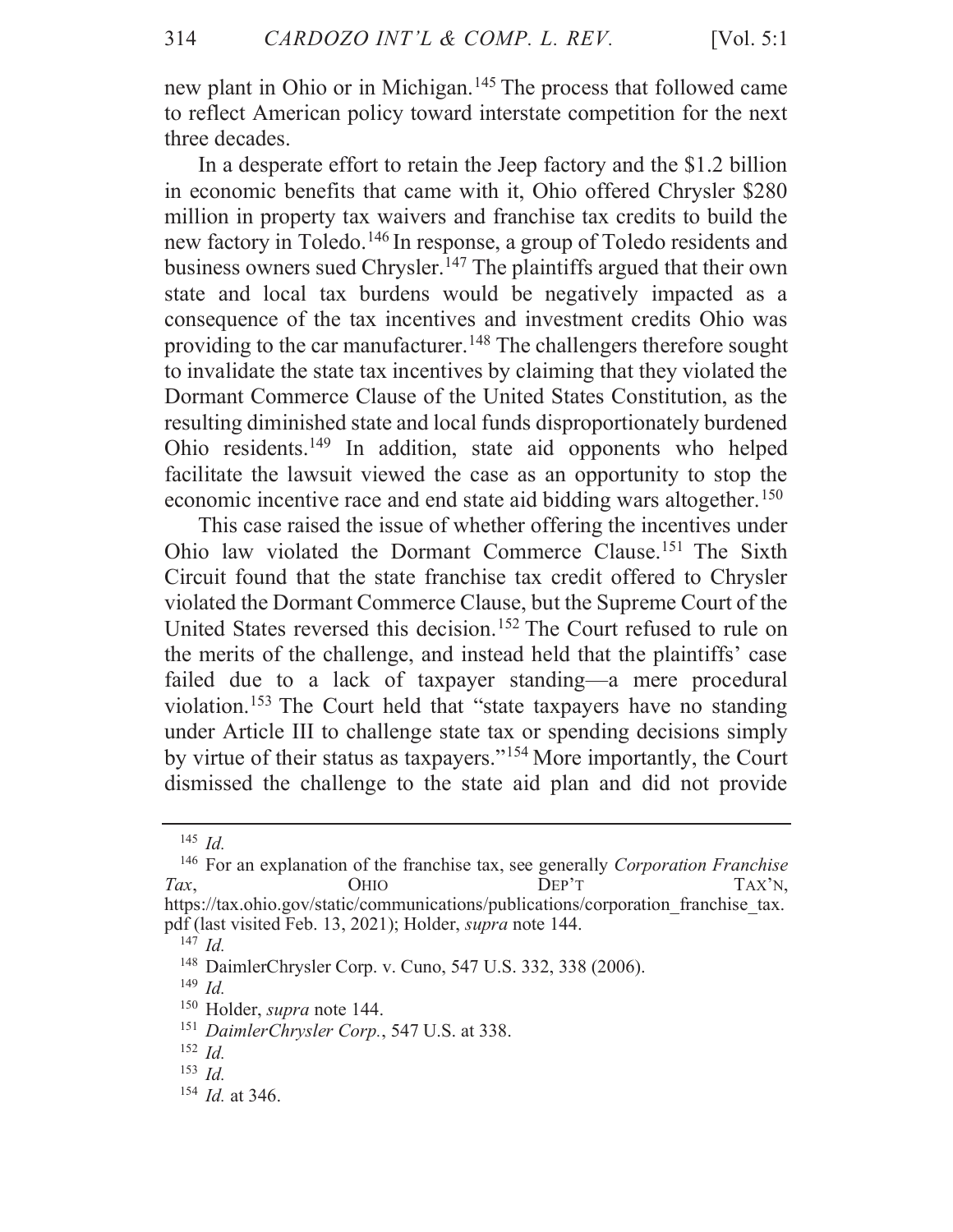guidance for future state aid policies in the context of the Commerce Clause. $155$ 

*DaimlerChrysler v. Cuno* ("*DaimlerChrysler*") remains the only Supreme Court case that raised a serious challenge to the United States' intentionally competitive state incentive policies. This is not to say that the Court's judgment foreclosed the possibility of deciding the issue on the merits in the future. "The long journey to the Supreme Court of the United States in *DaimlerChrysler* does not result in clarity concerning the constitutionality of state use of tax incentives to attract businesses within state borders." $156$ 

In 2007, soon after *DaimlerChrysler* was handed down, the citizen-plaintiffs in Olson v. Minnesota sought an end to similar incentive-based state economic expansion programs.<sup>157</sup> However, their case plateaued in the Minnesota Court of Appeals due to a similar lack of standing.<sup>158</sup> Other opportunities to challenge United States' state aid policy, either through the court system or legislation, have come and gone without a serious attempt to resolve the issue of whether state aid policies violate the Dormant Commerce Clause.<sup>159</sup> Opponents of state incentive policies strongly believe that had a state or local government body sued in place of Toledo taxpayers, there would have been a better chance that the case would have survived beyond the standing hurdle.<sup>160</sup> Yet in the years since *DaimlerChrysler*, no serious attempt at common law reform has been pursued. Attempts at reform have instead been focused at the legislative level.

In the absence of any attempt by the court system to regulate competitive state incentive policies through the Dormant Commerce Clause, parties have tried to intervene at the legislative level with no success. In 1999, United States Representative David Minge (D-Minnesota), along with economists from the University of Minnesota,

*See generally id.*

<sup>&</sup>lt;sup>156</sup> John J. Garman, *The New War Between the States: A Look at the Incentives to Recruit Foreign Automakers to the South, DaimlerChrysler Corp. v. Cuno, and the European Union's Prohibition Against State Aid, 24 T.M. COOLEY L. REV.* 313, 324  $(2007).$ 

<sup>&</sup>lt;sup>157</sup> See generally Olson v. State, 742 N.W.2d 681 (Minn. Ct. App. 2007).

<sup>&</sup>lt;sup>158</sup> *Id.* at 683.

<sup>&</sup>lt;sup>159</sup> Holder, *supra* note 144.

*Id.*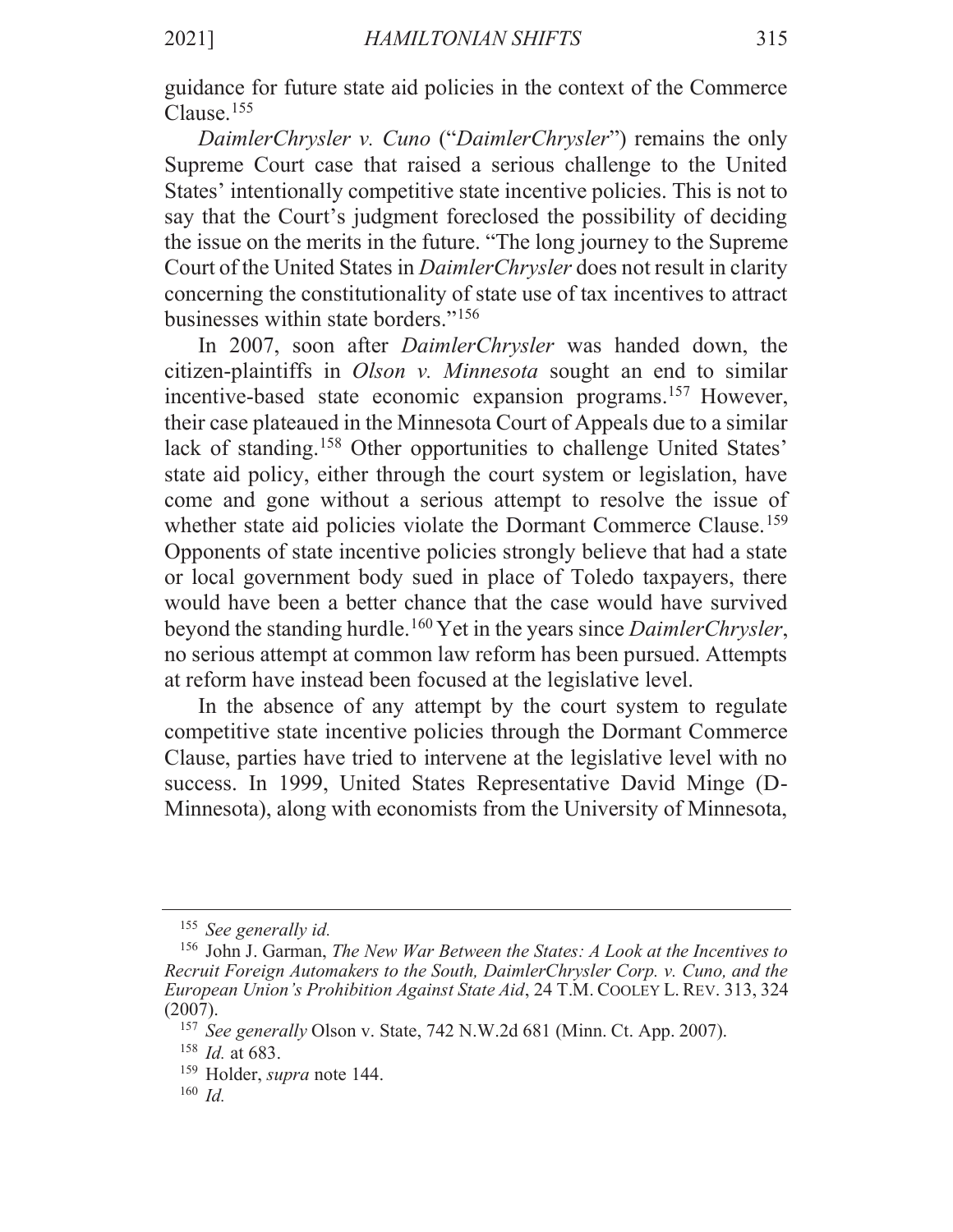drafted the Distorting Subsidies Limitation Act of 1999.<sup>161</sup> Cosponsored by a number of notable advocates of economic reform in the House of Representatives, such as then-Representatives Bernie Sanders and Barney Frank, the bill stated that "State and local governments are being forced to compete against each other for businesses with scarce tax dollars that would otherwise be used for essential public goods and services."<sup>162</sup> The law proposed amending the Internal Revenue Code to impose "an excise tax on any person engaged in a trade or business who derives any benefit . . . from any targeted subsidy provided by any State or local government unit."<sup>163</sup> The bill further defined the subsidy as one "which is designed to encourage any trade or business operation of such person to locate in a particular governmental jurisdiction or to remain in a particular governmental jurisdiction .... "164 The proposal did not stop jurisdictions from offering property and workforce incentive grants, it merely provided a disincentive from offering massive local tax breaks. $165$ 

Jack Markell, the governor of Delaware from 2009 until 2017, argued in favor of a similar fiscal intervention at the federal level, recommending a one hundred percent federal tax on corporate subsidies.<sup>166</sup> The objective was to force states to stop competing against each other for businesses.<sup>167</sup> The shift in investment strategy would leave more money in cash-strapped state and local budgets for investing in infrastructure, education, affordable housing, and immigration, to attract new businesses without paying out massive taxpayer-funded subsidies.<sup>168</sup> Both proposals gained little traction, and the bill died in the House.<sup>169</sup> In today's hypercompetitive environment, few, if any, challenges to state aid policies are considered anymore.

<sup>&</sup>lt;sup>161</sup> Id.; Distorting Subsidies Limitation Act of 1999, H.R. 1060, 106th Cong.  $(1999)$ .

<sup>&</sup>lt;sup>162</sup> Distorting Subsidies Limitation Act of 1999, H.R. 1060, 106th Cong. (1999).  $^{163}$  *Id.* 

 $164$  *Id.* 

<sup>&</sup>lt;sup>165</sup> Holder, *supra* note 144.

<sup>&</sup>lt;sup>166</sup> Derek Thompson, Amazon's HQ2 Spectacle Isn't Just Shameful—It Should Be **ATLANTIC** 2018). Illegal, (Nov. 12. https://www.theatlantic.com/ideas/archive/2018/11/amazons-hq2-spectacle-shouldbe-illegal $/575539/$ .

 $167$  *Id.* 

 $168$  *Id.* 

 $169$  *Id.*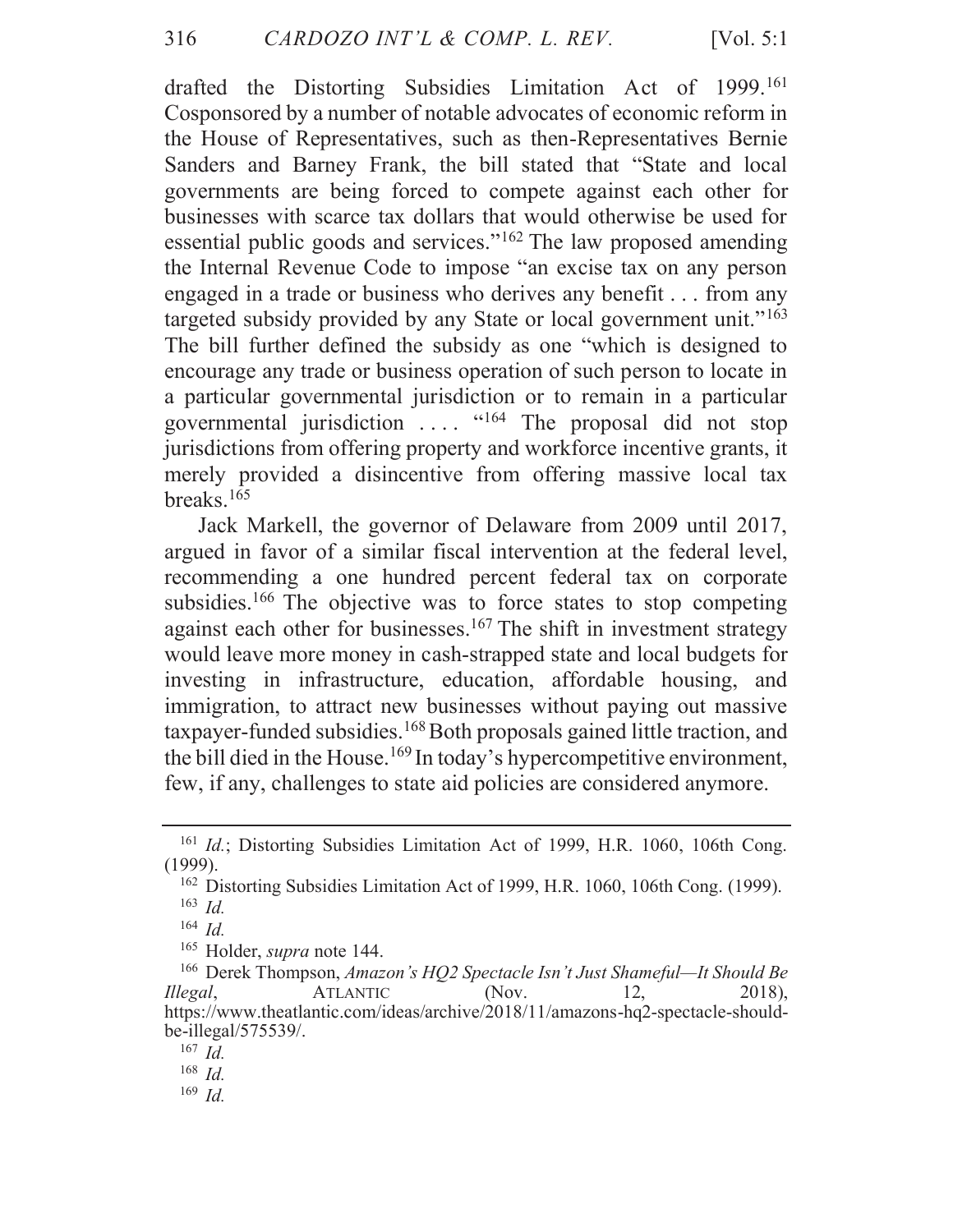The United States' state aid policy, or lack thereof, structurally benefits pro-business, localized interests. It is therefore clear why no successful challenges were made and so few were attempted. In an environment where states are not just competing with other countries for industrial dominance, but with other states as well, politicians from both parties fear alienating the business community and the potential of their own incentive-based economic windfall.<sup>170</sup> "As a political measure, Democrats and Republicans alike want to show their constituents that they're taking, and creating. economic opportunities."<sup>171</sup> Under the individualized aid structure, major corporations will continue to utilize the premise of jobs and economic development to pit states against each other and earn an economic windfall.<sup>172</sup> On its face, this is certainly a positive aspect of the free market. Yet, as the COVID-19 pandemic has revealed, interstate competition without a sufficient federal regulation structure has directly contributed to fraud and economic imbalance.

# B. Are State Tax Incentives Legal in the United States?

It is clear that the Supreme Court has not yet decided the constitutionality of state aid on the merits. Yet many constitutional law scholars concur that state aid, at the very least in the form of state tax incentives, violates the Dormant Commerce Clause.<sup>173</sup> However, until the Supreme Court definitively rules one way or another, it remains uncertain as to whether the federal court system views state tax incentives as legal. The Court in *Boston Stock Exchange v. State Tax Commissioner* was hostile toward any state position that "forecloses" tax-neutral decisions and creates both an advantage for the exchanges and a discriminatory burden on commerce for its sister states."<sup>174</sup> Yet the Court also proclaimed that the decision "does not prevent the

<sup>&</sup>lt;sup>170</sup> Holder, *supra* note 144.

 $171$  *Id.* 

<sup>&</sup>lt;sup>172</sup> Zoe Willingham, From Giveaways to Investments, CTR. FOR AM. PROGRESS  $10:00$ (Feb. 27, 2020.  $AM$ ), https://www.americanprogress.org/issues/economy/reports/2020/02/27/480909/fro m-giveaways-to-investments/.

<sup>&</sup>lt;sup>173</sup> Christopher Klimmek, Challenging State Investment Tax Credits After DaimlerChrysler Corp. v. Cuno, 60 TAX L. 1115, 1117 (2007).

<sup>&</sup>lt;sup>174</sup> Boston Stock Exch. v. State Tax Comm'n, 429 U.S. 318, 331 (1977).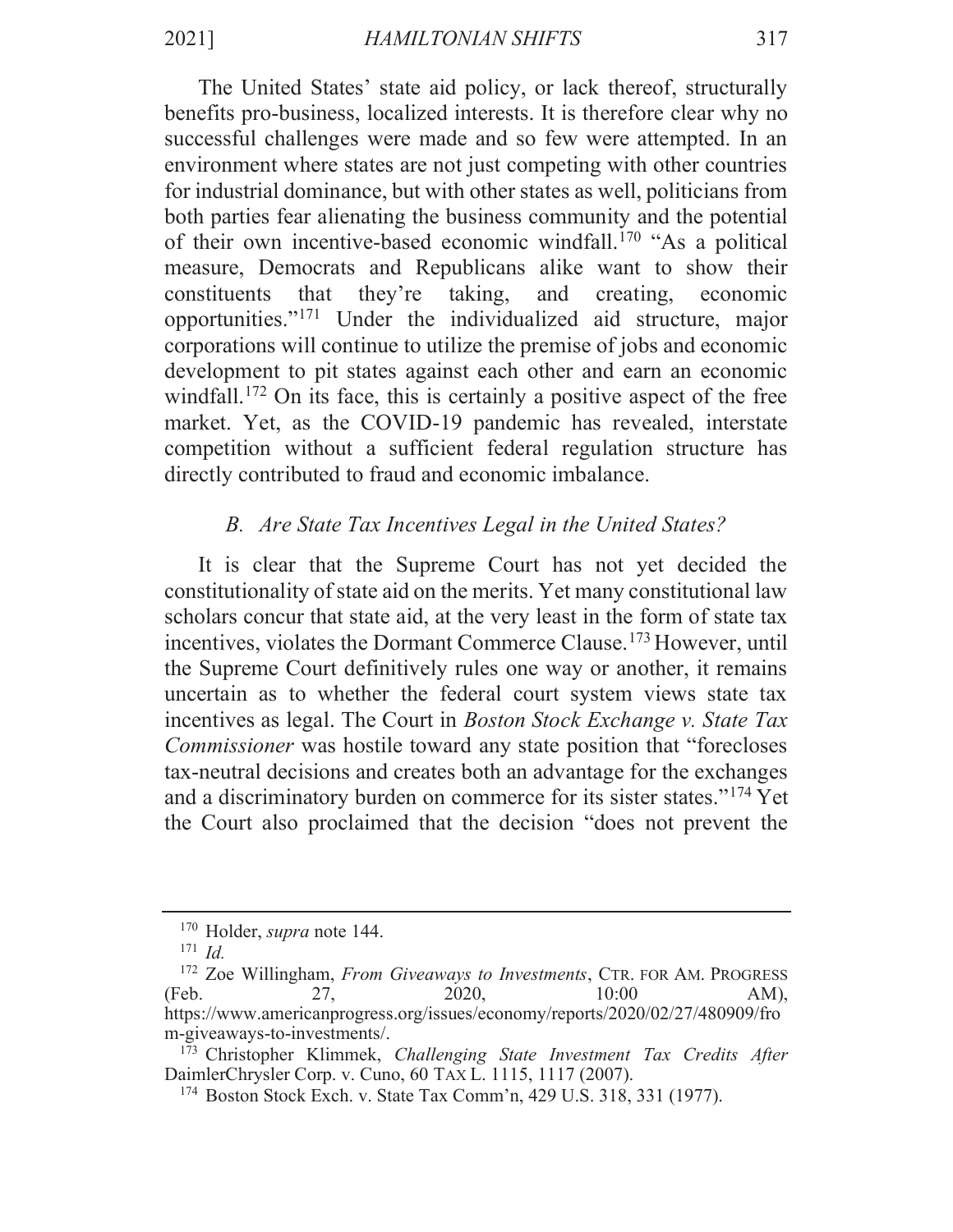States from structuring their tax systems to encourage the growth and development of interstate commerce and industry."<sup>175</sup>

### C. Amazon HQ2-A Modern Look at United States State Aid Policies

In the years following the Court's decision to not rule on the merits in DaimlerChrysler, the United States' custom of encouraging stateversus-state competition remained effectively unabridged. Desirable corporations sought to leverage United States state aid policies into more lucrative incentive races between poorly funded state governments.<sup>176</sup> Potential jobs and hypothetical community investment were offered up to the highest bidder.<sup>177</sup> In 2017, the stateversus-state incentive system came under a new, increasingly scrutinized light when Amazon announced plans to build a second headquarters outside of Seattle, Washington, colloquially known as "Amazon HQ2."<sup>178</sup> Amazon promised \$5 billion in investment towards construction and 50,000 new jobs to the city with the most "attractive" bid.<sup>179</sup> In the end, 238 cities across the United States submitted bids to be chosen as the home of HQ2.<sup>180</sup> What followed was a cornucopia of either generous state incentive packages, or corporate giveaways, depending on one's perspective. New Jersey offered Amazon \$7 billion in economic incentives, including \$1 billion in property tax breaks and \$1 billion in wage tax incentives for Amazon employees.<sup>181</sup>

 $175$  *Id.* 

<sup>&</sup>lt;sup>176</sup> Holder, *supra* note 144.

 $177$  *Id.* 

<sup>&</sup>lt;sup>178</sup> Laura Stevens, Keiko Morris & Katie Honan, Amazon Picks New York City, Northern Virginia for its HQ2 Locations, WALL ST. J. (Nov. 13, 2018), https://www.wsj.com/articles/amazon-chooses-new-york-city-and-northernvirginia-for-additional-headquarters-1542075336.

<sup>&</sup>lt;sup>179</sup> Nathan Bomey, See the Cities Hoping to Land 50,000 Amazon Jobs, Headquarters, **USA TODAY**  $(Oct.$ 19,  $2017$ , https://www.usatoday.com/story/money/2017/10/19/amazon-headquartersbids/779232001/.

 $180$  Alison Griswold, A Nearly Complete List of the 238 Places that Bid for Amazon's Next Headquarters, QUARTZ (Nov. 4, 2017), https://qz.com/1119945/anearly-complete-list-of-the-238-places-that-bid-for-amazons-next-headquarters/.

<sup>&</sup>lt;sup>181</sup> Leanna Garfield, Amazon Just Visited New Jersey—and the State is Offering a \$7 Billion Incentive to Land HQ2, BUS. INSIDER (Apr. 13, 2018, 3:05 PM), https://www.businessinsider.com/amazon-headquarters-hq2-new-jersey-economicincentive-2017-10.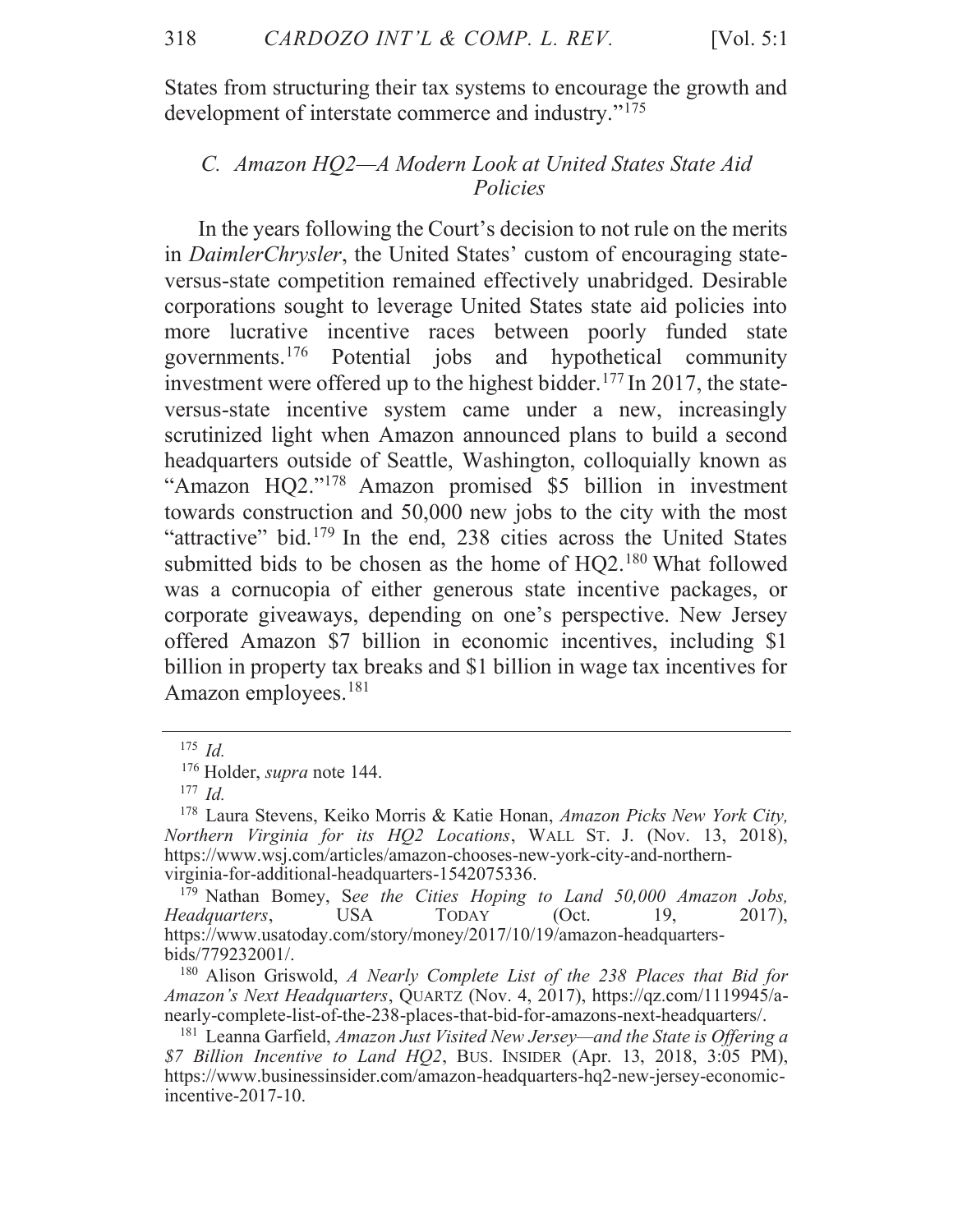Long Island City, New York (a developed industrial region in Queens, New York City) and Crystal City, Virginia (a suburb of Washington, D.C.) were selected as the winning locations.<sup>182</sup> New York City's successful bid drew particularly vocal criticism. The harshest criticism stemmed from New York City's monumentally generous incentive package offered to entice Amazon to the Big Apple. Outlay of public funds was estimated to be anywhere between \$1.7 and \$3 billion, including \$325 million in cash grants from the Empire Development Program and \$1.2 billion through New York's Excelsior Program, which subsidizes Amazon for a percentage of employee salaries.<sup>183</sup> At an average wage of \$150,000 per employee, Amazon estimated they would receive \$48,000 in subsidies from New York City, per employee.<sup>184</sup> By any metric, Amazon was to receive substantial incentives, especially for a company that already had a market capitalization over \$1 trillion.<sup>185</sup>

From a public policy perspective, Amazon's bidding war for HQ2 highlights the inequities that can arise from a two-tiered, decentralized state aid system. Specifically, the bidding war raises questions as to whether it is in the best interests of the cities and the United States to encourage such inter-competitive policies. Critics of New York City's HQ2 proposal argued that the deal would only exacerbate economic inequality, while bringing in a company that was already likely to come to New York anyway.<sup>186</sup> Dedicating blocks of physical space to HQ2 in an area populated with affordable housing complexes could reasonably be expected to exacerbate New York City's already

<sup>&</sup>lt;sup>182</sup> Stevens, Morris & Honan, *supra* note 178.

 $183$  Lauren Feiner, Amazon Will Get Up to \$2.2 Billion in Incentives for Bringing New Offices and Jobs to New York City, Northern Virginia and Nashville, CNBC (Nov 13, 2018.  $10:46$  $AM$ ). https://www.cnbc.com/2018/11/13/amazon-tax-incentives-in-new-york-cityvirginia-and-nashville.html; Riley Edwards, Breaking Down the Amazon HQ2 Deal: Takeaways, CITIZENS BUDGET COMM. Facts and (Nov. 21, 2018), https://cbcny.org/research/breaking-down-amazon-hq2-deal (noting that the Excelsior Jobs Growth Tax Credits is a performance-based subsidy for Amazon based on the number of net new full-time employees hired by 2028).

<sup>&</sup>lt;sup>184</sup> Feiner, *supra* note 183.

<sup>&</sup>lt;sup>185</sup> Priya S. Gupta, *The Fleeting*, *Unhappy Affair of Amazon HQ2 and New York* City, 10 TRANSNAT'L LEGAL THEORY 97, 98 (2019).

<sup>&</sup>lt;sup>186</sup> Ben Casselman, A \$2 Billion Question, Did New York and Virginia Overpay Amazon?, N.Y. TIMES (Nov. 13. 2018), for https://www.nytimes.com/2018/11/13/business/economy/amazon-hq2-va-longisland-city-incentives.html.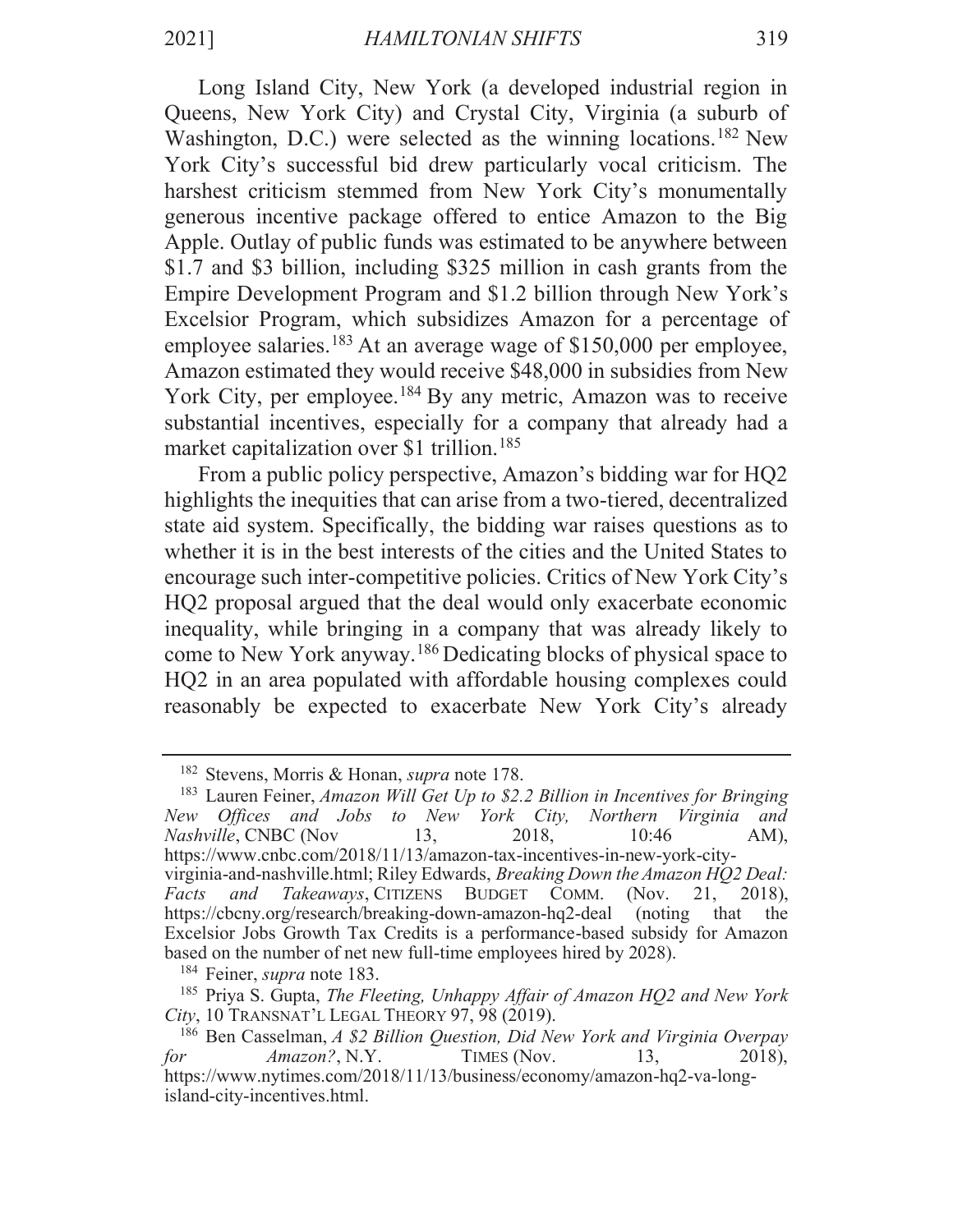[Vol.  $5:1$ ]

worsening housing crisis.<sup>187</sup> Money could otherwise be spent on education and public works, and would therefore arguably do more for local and state economies than the incentives would provide.188 Existing state aid programs that distribute money conceivably harm home grown entrepreneurial business ventures as well.<sup>189</sup>

Without more aggressive federal regulation, the United States' two-tiered structure of state aid left state and local governments, as well as competing businesses, to fend for themselves. Amazon's HQ2 is a prime example of the lack of state aid procedures exposing state and local governments to economic burden through inequitable competition. It was clear that when the time came for the United States to put forward a united federal, state, and local aid response to a broader economic crisis, the United States was initially unprepared.

# D. United States State Aid Regime During COVID-19

As the EU's state aid regime increasingly mirrors the dual federalist structure of the United States, the EU must be wary of the consequences of the inter-competitive state aid regime to the United States COVID-19 response. Unsurprisingly, the COVID-19 pandemic has exacerbated funding strains at all levels of government in the United States.<sup>190</sup> State and local governments rely on steady revenue streams to fund even the most basic civic services, such as public safety, education, and health and human services.<sup>191</sup> What follows is a vicious cycle of economic struggle at the local level for many industries harmed by the pandemic. State and local governments, starved of both emergency federal funding and tax revenue from businesses within their jurisdictions, are unable to provide adequate financial incentives for companies to stay open.<sup>192</sup> The companies, in

 $187$  Gupta, *supra* note 185, at 108–09.

<sup>&</sup>lt;sup>188</sup> Casselman, *supra* note 186.

 $189$  *Id.* 

<sup>&</sup>lt;sup>190</sup> Anshu Siripurapu & Jonathan Masters, How COVID-19 Is Harming State and **FOREIGN** City Budgets, COUNS.  $\mathop{\rm ON}\nolimits$ REL. (Mar. 19. 2021), https://www.cfr.org/backgrounder/how-covid-19-harming-state-and-city-budgets.

<sup>&</sup>lt;sup>191</sup> Erica Michel, State Aid to Local Governments, NAT'L CONF. STATE LEGIS. https://www.ncsl.org/research/fiscal-policy/state-aid-to-local-governmentupdate.aspx (last visited Jan. 10, 2021).

<sup>&</sup>lt;sup>192</sup> Jared Walczak, State Aid Provisions of the Federal Coronavirus Response Bill, TAX FOUND. (Mar. 25, 2020), https://taxfoundation.org/state-aid-coronavirusprovisions-of-the-federal-coronavirus-response-bill/.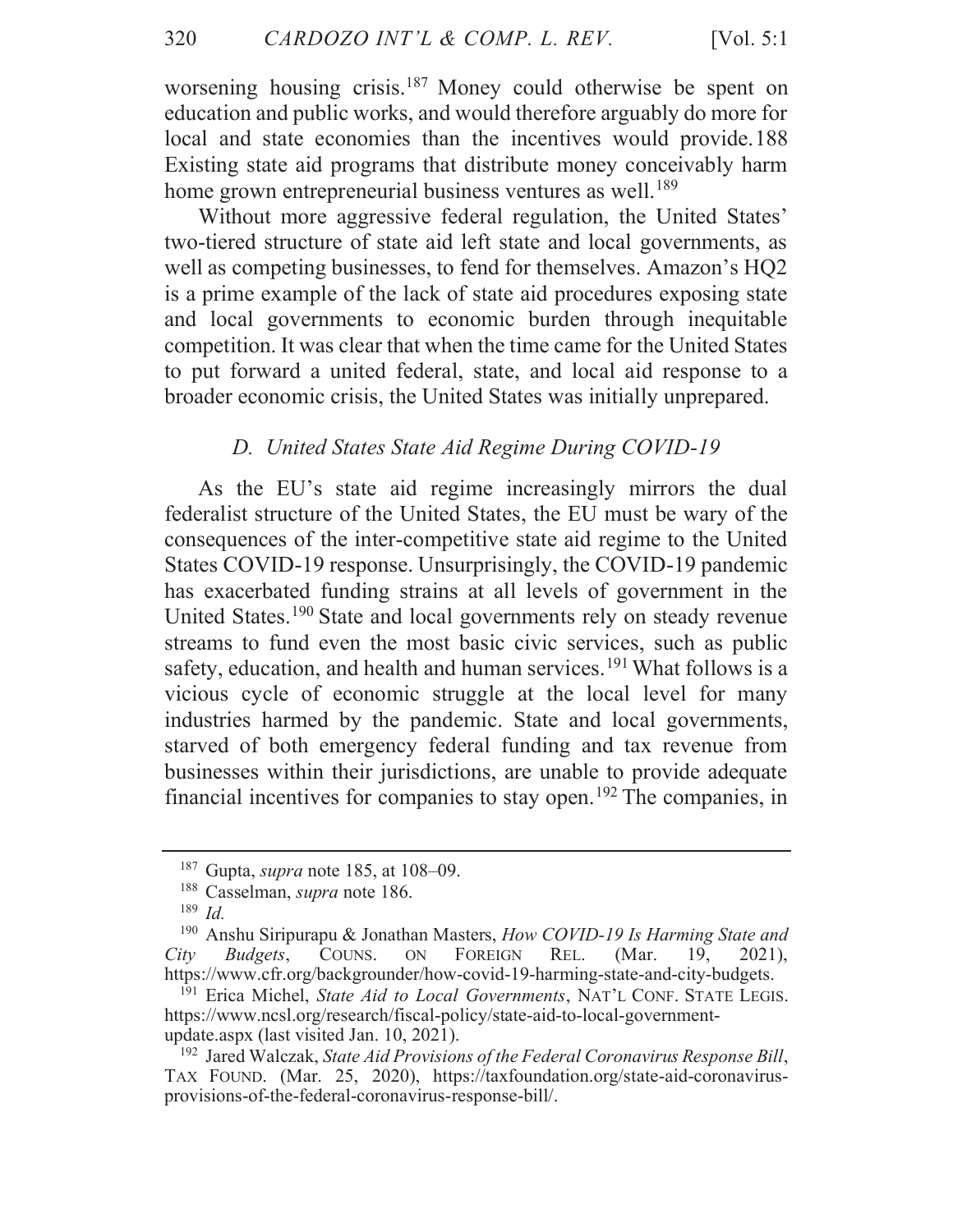turn, are unable to provide revenue to state and local governments and are closing at record rates.<sup>193</sup> The impetus thus falls on the federal government to provide adequate state aid to businesses to help them weather the pandemic.

To that end, the highlight of the United States federal government's initial COVID-19 state aid response for businesses was the Coronavirus Aid, Relief, and Economic Security ("CARES") Act.<sup>194</sup> The CARES Act, enacted on March 27, 2020, was without a doubt large in scope and efficient in its passing.<sup>195</sup> The \$2.2 trillion Phase 3 aid package was the largest in modern American history,  $196$ and it provided necessary support to both businesses and employees when the need was at its most dire.<sup>197</sup> The Paycheck Protection Program ("PPP"), the CARES Act's primary benefit to American businesses, featured an initial funding of \$350 billion for small businesses with less than five hundred employees, and over \$500 billion for large corporations.<sup>198</sup> Since the passage of the CARES Act, the Consolidated Appropriations Act of 2021 provided an additional \$900 billion in COVID-19 relief, and the Biden Administration's American Rescue Plan Act of 2021 provided another \$1.9 trillion.<sup>199</sup> The ultimate effectiveness of the PPP's economic intervention is up for debate, but there is no doubt that the implementation of the state aid program highlights a potential shift in American state aid policies away from primarily offering tax incentives and toward outright loan

<sup>&</sup>lt;sup>193</sup> Catherine Thorbecke, 840,000 More Workers Filed for Unemployment *Insurance* Last Week. **ABC**  $(Oct)$ 8, 2020.  $9:05$  $AM$ ). https://abcnews.go.com/Business/840000-workers-filed-unemployment-insuranceweek/story?id=73496770.

<sup>&</sup>lt;sup>194</sup> Walczak, *supra* note 192.

 $195$  *Id.* 

<sup>&</sup>lt;sup>196</sup> Carl Hulse & Emily Cochrane, As Coronavirus Spread, Largest Stimulus in History United a Polarized Senate, N.Y. TIMES (Mar. 26, 2020), https://www.nytimes.com/2020/03/26/us/coronavirus-senate-stimuluspackage.html.

<sup>&</sup>lt;sup>197</sup> Kathryn Judge, *The Design Flaw at the Heart of the CARES Act*, FORBES (Apr. 20, 2020, 6:41 AM), https://www.forbes.com/sites/kathrynjudge/2020/04/20/thedesign-flaw-at-the-heart-of-the-cares-act/#3f0a52cf6bed.

<sup>&</sup>lt;sup>198</sup> Kelsey Snell, *What's Inside the Senate's \$2 Trillion Coronavirus Aid Package*, NPR (Mar. 26, 2020, 5:34 PM), https://www.npr.org/2020/03/26/821457551/whatsinside-the-senate-s-2-trillion-coronavirus-aid-package.

 $199$  Adam Taylor, How the \$1.9 Trillion U.S. Stimulus Package Compares with Other Countries' Coronavirus Spending, WASH. POST (Apr. 5, 2021), https://www.washingtonpost.com/world/2021/03/10/coronavirus-stimulusinternational-comparison/.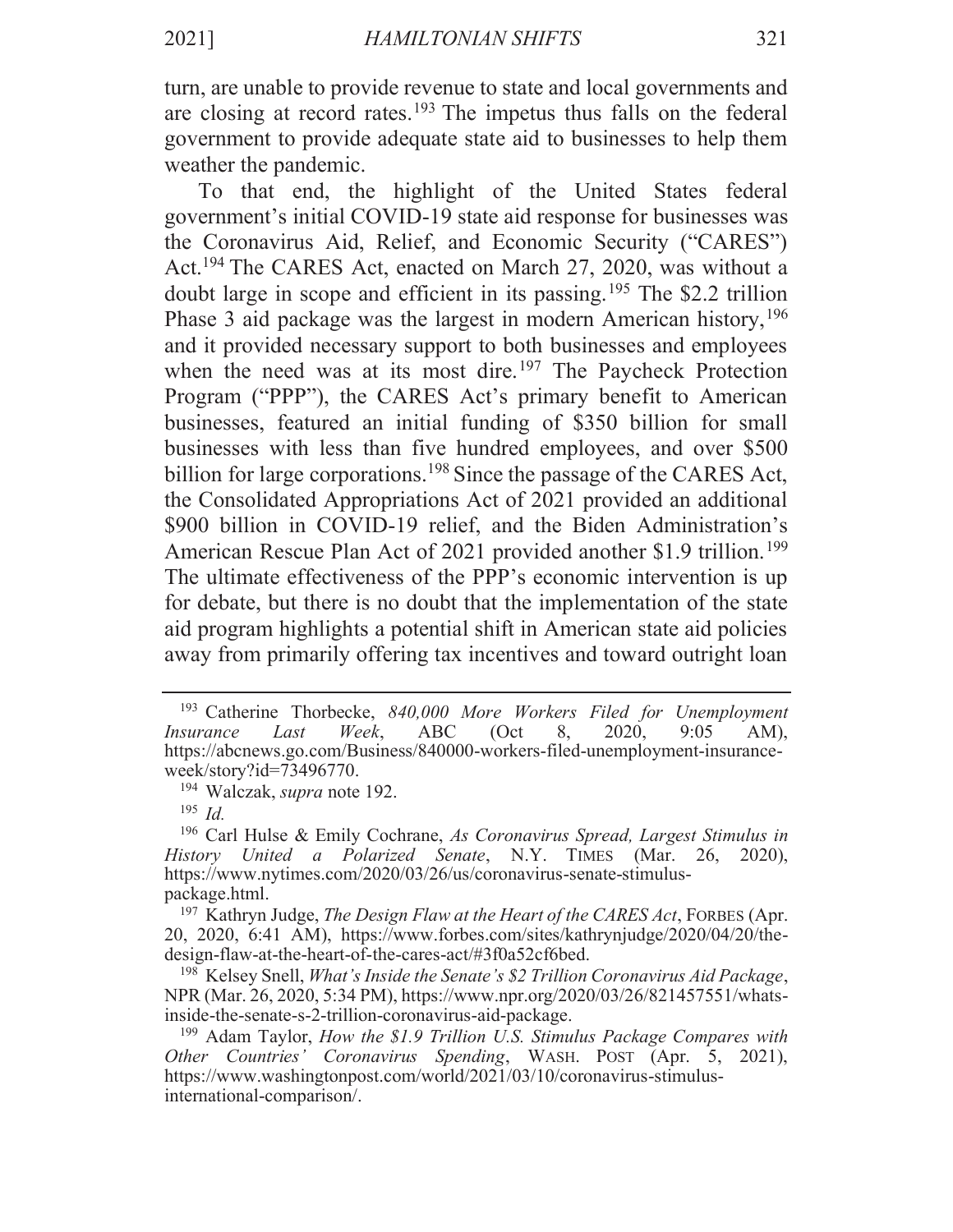programs. It also highlights the struggle under the American regime to match the pre-COVID-19 regulatory effectiveness of the EU.

The PPP attempted to implement a new regulatory framework to what was to be a massive undertaking: distributing upwards of 10.7 million loans to borrowers across the country.<sup>200</sup> Achieving equitable distribution proved to be difficult without an existing structure akin to the TFEU. The program purported to offer regulation through multiple decentralized avenues, including a Special Inspector General and a Congressional Oversight Commission.<sup>201</sup> The United States Small Business Administration ("SBA") oversaw the administration of the small business loans.<sup>202</sup> Unlike the Commission's regulatory framework, the SBA and the United States have generally come under substantial criticism for its weak regulatory regime. The lack of any baseline statutory or common law regulatory structure in the United States, shown in part above, led to reliance on the federal government to offer the stopgap regulatory measures through the CARES Act itself, with limited effectiveness.

Without an established centralized system of regulation, the cracks in the quickly and haphazardly-delegated regulatory regime led to significant accusations of fraud and abuse in the distribution and use of CARES Act funds, as well as criticism of the PPP's ability to prevent such abuses.<sup>203</sup> For example, in September of 2020, the United States Department of Justice charged fifty-seven people in attempting to defraud the PPP's small business program of  $$175$  million.<sup>204</sup> Billions of dollars in fraudulent requests and distributions have since

<sup>&</sup>lt;sup>200</sup> Carmen Reinicke, Paycheck Protection Program Has Run Out of Money for Most Borrowers. What You Need to Know, CNBC (May 5, 2021, 12:31 PM), https://www.cnbc.com/2021/05/05/ppp-has-run-out-of-money-for-most-borrowerswhat-to-know.html.

<sup>&</sup>lt;sup>201</sup> Snell, *supra* note 198.

<sup>&</sup>lt;sup>202</sup> SBA's Paycheck Protection Program for Small Businesses Affected by the Coronavirus Pandemic Launches, U.S. SMALL BUS. ADMIN. (Apr. 3, 2020), https://www.sba.gov/article/2020/apr/03/sbas-paycheck-protection-program-smallbusinesses-affected-coronavirus-pandemic-launches.

<sup>&</sup>lt;sup>203</sup> Koh Gui Qing, U.S. Starts Forgiving Pandemic Loans Amid Criticism, *Uncertainty*, REUTERS (Oct. 7, 2020, 1:07 PM), https://www.reuters.com/article/ushealth-coronavirus-usa-ppp/u-s-starts-forgiving-pandemic-loans-amid-criticismuncertainty-idUSKBN26S2YA.

<sup>&</sup>lt;sup>204</sup> Katie Benner, Justice Dept. Announces Dozens of Fraud Charges in Small-Aid Program, N.Y. **TIMES** (Sept. **Business** 10,  $2020$ ), https://www.nytimes.com/2020/09/10/us/politics/ppp-fraud-coronavirus.html.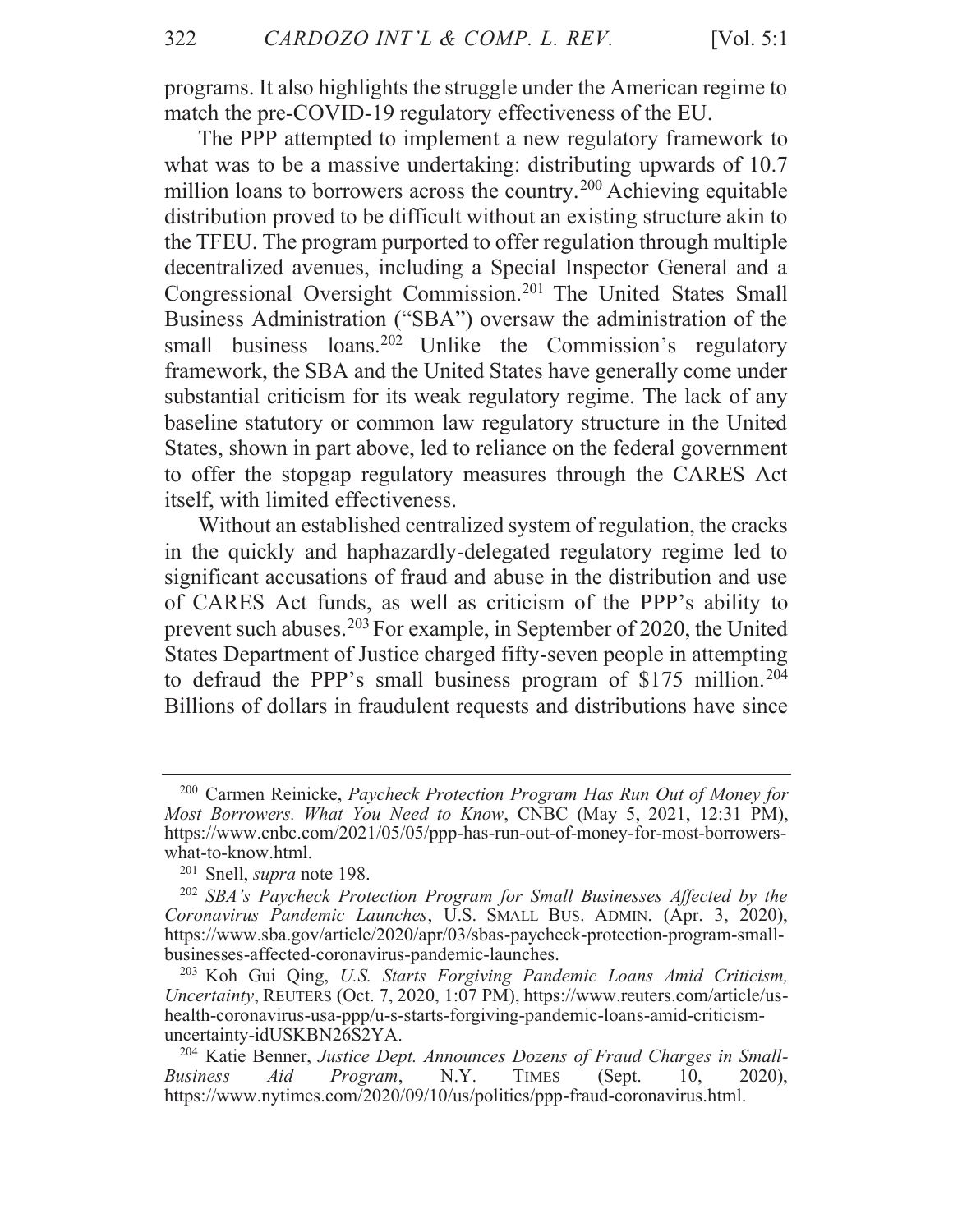been uncovered.<sup>205</sup> Loans that were supposed to be used to maintain payroll and pay bills, and were eventually to be forgiven, were instead being used by owners to fund extravagant lifestyles and buy luxury cars as their employees suffered.<sup>206</sup> December 2020 SBA data dumps indicated that around one percent of PPP applicants received over one quarter of the allocated PPP funds.<sup>207</sup> Watchdogs corroborated the data dump, reporting that much of the money was instead distributed to large corporations and special interests, not to the small businesses primarily in need of the money.<sup>208</sup>

The United States Government Accountability Office ("GAO"), a nonpartisan watchdog under Congressional authority, identified several concerns about the implementation of the PPP. Without established controls in place, the SBA had no choice but to streamline the program to send out funds as quickly as possible.<sup>209</sup> Streamlining is useful when implemented effectively, but when combined with lax vetting standards, it leads to widespread misconduct.<sup>210</sup> Without time to implement safeguards upfront before loan approval, the SBA allowed lenders to rely on prospective borrowers' self-certifications for eligibility of the loans.<sup>211</sup> The GAO identified this as a significant fraud risk.<sup>212</sup> In light of the GAO's concerns, the SBA has since had to expend significant time and resources investigating cases of fraud related to the PPP program.<sup>213</sup> Much of the monitoring was left to the

<sup>206</sup> Benner, *supra* note 204.

<sup>&</sup>lt;sup>205</sup> Stacy Cowley, 15% of Paycheck Protection Program Loans Could be Fraudulent, Study Shows, N.Y. **TIMES**  $(Aug.$ 17,  $2021$ , https://www.nytimes.com/2021/08/17/business/ppp-fraud-covid.html.

<sup>&</sup>lt;sup>207</sup> Stacy Cowley & Ella Koeze, 1 Percent of P.P.P. Borrowers Got Over One-Ouarter of the Loan *Money*, N.Y. Times (Dec.  $2.$  $2020$ ), https://www.nytimes.com/2020/12/02/business/paycheck-protection-programcoronavirus.html.

<sup>&</sup>lt;sup>208</sup> Rey Mashayekhi, 'Poorly Designed and Irresponsibly Run': PPP Scrutiny Mounts After SBA Data Dump, FORTUNE (Dec. 11, 2020, 6:04 PM), https://fortune.com/2020/12/11/ppp-scrutiny-sba-trump-administration-bigcompanies-small-businesses-COVID-relief/.

 $209$  *Id.* 

 $210$  *Id.* 

<sup>&</sup>lt;sup>211</sup> U.S. SMALL BUS. ADMIN., REP. No. 20-14, IMPLEMENTATION OF THE PAYCHECK PROTECTION PROGRAM REQUIREMENTS 10 (2020); U.S. GOV'T ACCOUNTABILITY OFFICE, GAO-21-117T, COVID-19 LOANS LACK CONTROLS AND ARE SUSCEPTIBLE TO FRAUD 1 (2020).

<sup>&</sup>lt;sup>212</sup> GAO-21-117T, *supra* note 211.

<sup>&</sup>lt;sup>213</sup> *Id*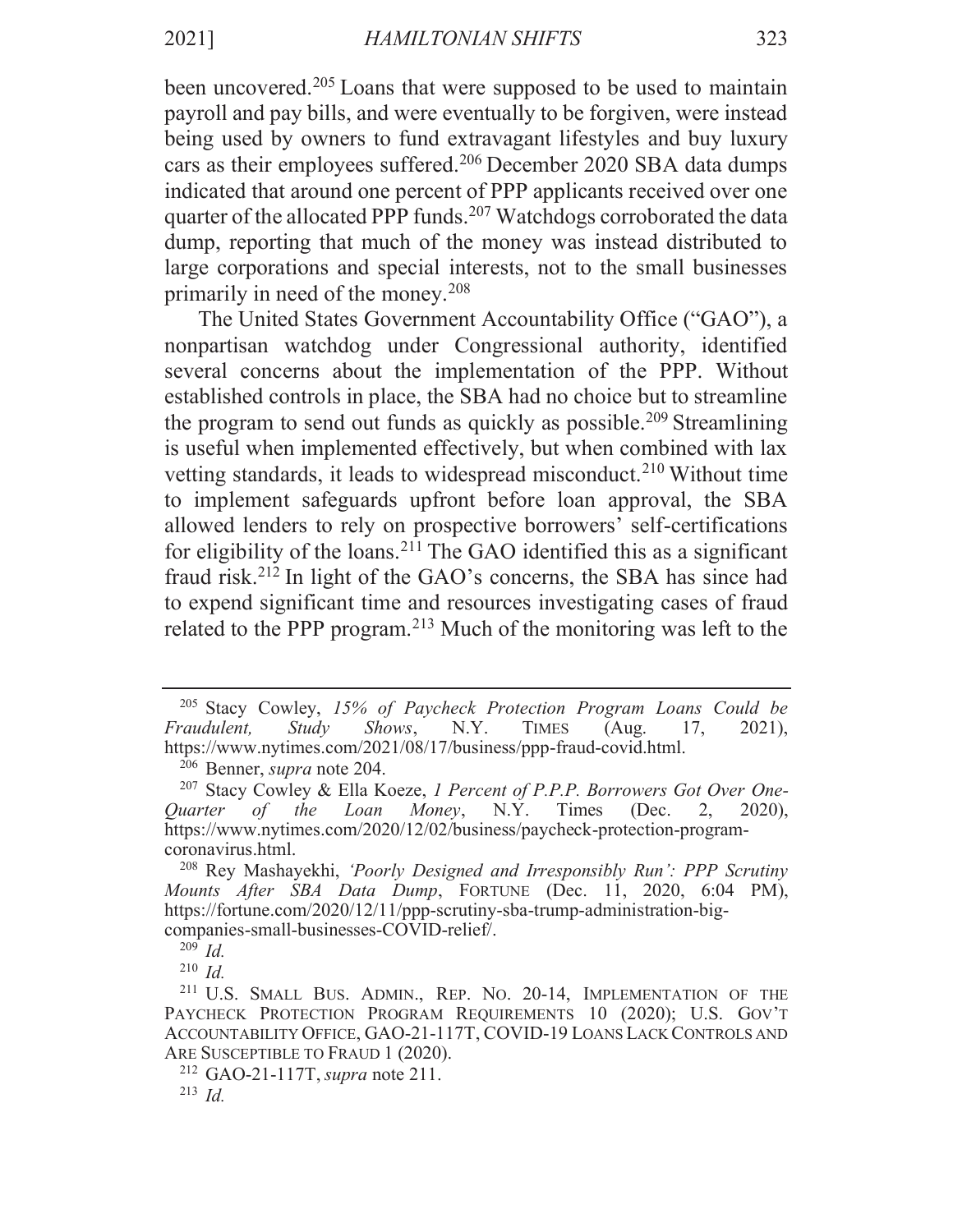lenders and borrowers themselves to make sure they adhered to the program's regulations.<sup>214</sup> Overall, the United States House of Representatives Select Subcommittee on the Coronavirus Crisis identified upwards of \$84 billion in fraud related to coronavirus relief funds, yet only seized \$626 million as of March of 2021.<sup>215</sup> Moreover, given the rushed guidelines, many businesses applying for aid through the PPP program were unsure if they even qualified for state aid.<sup>216</sup>

A more comprehensive structure in place to regulate and analyze state aid would have ensured equitable and efficient distribution of funds and served to deter abuses of the program. Instead, the crown jewel of the United States' state aid response to COVID-19 turned into an unregulated race to receive funding. The start of the Biden Administration has shown a renewed interest in fraud prevention, as the American Rescue Plan provided more resources to federal watchdogs to combat the problem.<sup>217</sup> Yet in the end, little changed.<sup>218</sup> If the EU is to move toward a more federalized system of risk sharing, combined with member state and federal state aid, it must learn from the mistakes of the United States and adapt its system to maintain a centralized system of regulation.

#### $V_{\cdot}$ CONCLUDING THOUGHTS: THE EU LOOKING TO THE FUTURE

Although not the EU's intention, it is clear that easing the EU state aid framework has opened the door to a fundamental transformation in the EU and the TFEU. The Temporary Framework and member state response have led to two competing, but not necessarily mutually exclusive, shifts in the EU's traditional mission. First, by loosening the TFEU's state aid regulations, the EU threatened the long-term health of the Internal Market through competitive imbalance. More fiscally stable countries, the traditional power centers of the EU, such as Germany and France, have utilized allowable state aid procedures

<sup>&</sup>lt;sup>214</sup> Robert Anello, *How DOJ Shows it "Cares" About CARES Act Fraud*, FORBES (Oct. 27, 2020), https://www.forbes.com/sites/insider/2020/10/27/how-doj-showsit-cares-about-cares-act-fraud/?sh=6f5ca3966876.

<sup>&</sup>lt;sup>215</sup> S. COMM. ON CORONAVIRUS CRISIS, 117TH CONG., LOWER THE GUARDRAILS: HOW THE TRUMP ADMINISTRATION FAILED TO PREVENT BILLIONS IN PANDEMIC SMALL BUSINESS FRAUD 1 (2020).

<sup>&</sup>lt;sup>216</sup> Reinicke, *supra* note 200.

 $^{217}$  *Id.* 

<sup>&</sup>lt;sup>218</sup> Cowley, *supra* note 205.